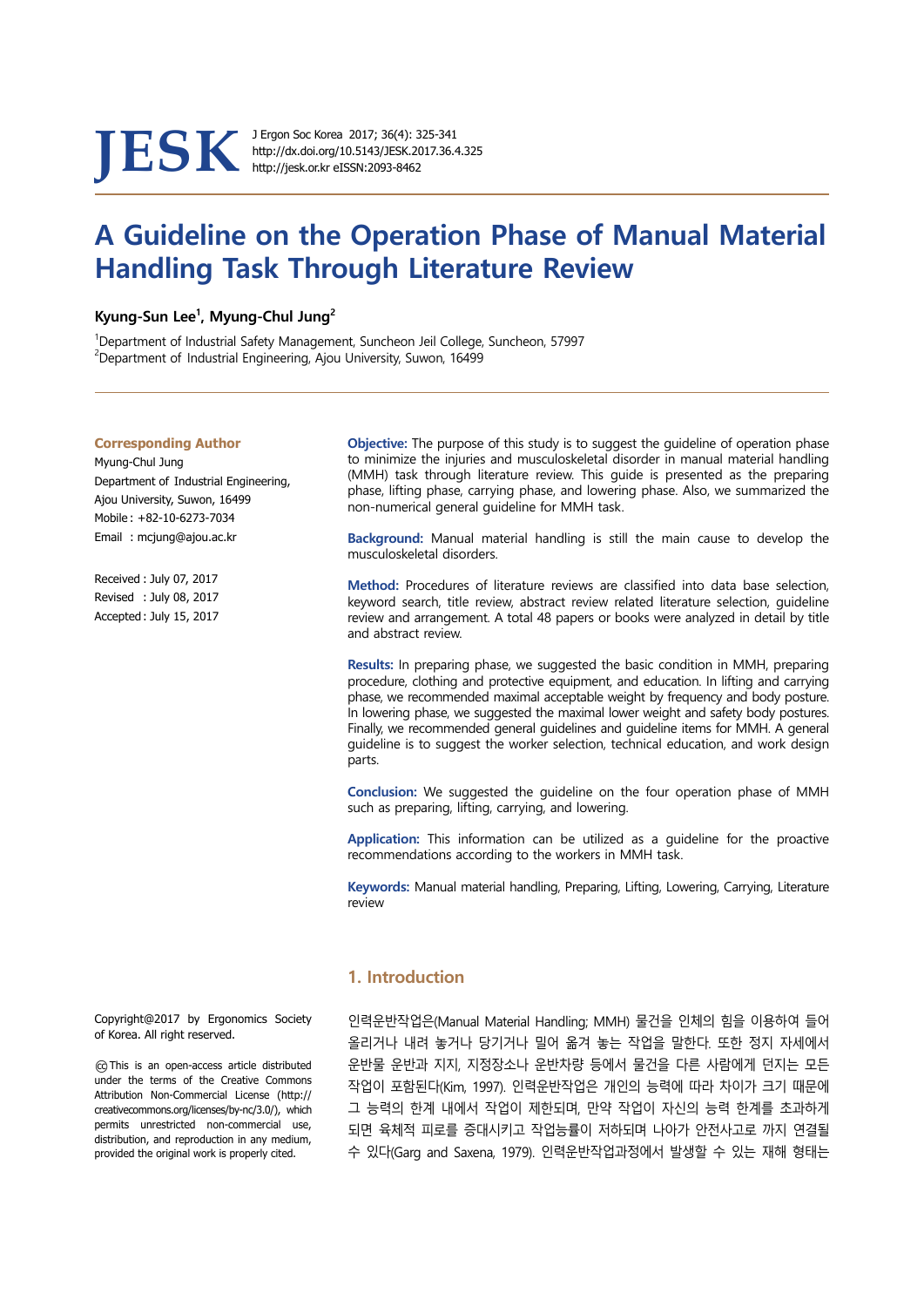요추에 의한 요통, 협착, 낙하, 충돌 등이 있으며 이 중에서 가장 대표적인 것이 요추 염좌에 의한 요통이다(Kim, 1997). 요통은 근골 격계질환의 대표적인 질환 중 하나로써 자신의 능력 한계를 초과하는 일을 반복적으로 무리해서 장기간 수행하게 되면 발생할 수 있다(Ayoub et al., 1987; Liberty Mutual Insurance, 2004). 2016년 산업재해통계자료를 살펴보면, 요통이 전체 질병재해자의 약 34.8% 를 차지하며 가장 높은 비율을 나타냈으며 다음으로 신체부담작업이 26.6%를 나타냈다(고용노동부, 2016). 요통과 신체에 부담을 주 는 대표적인 작업은 인력운반작업으로 많은 분야에서 기술의 발달로 인하여 자동화 및 기계화 되고 있음에도 불구하고 다수의 부분 을 작업자가 직접 수행하는 대표적인 작업이다(Garg, 1983; Mo et al., 2010).

인력운반작업은 크게 중량물 특성, 작업 특성, 작업자 특성 그리고 환경적 특성에 따라 신체적 부하에 차이를 나타낸다(Mack et al., 1995). 각 특성별 세부 요인을 살펴보면, 중량물 특성은 크기, 무게, 무게 중심, 모양, 힘의 형태(들기, 내리기, 당기기 등) 등이 있으며, 작업 특성은 반복, 지속시간, 속도, 일 압박, 보조기구 사용 유무 등이 해당한다. 작업자 특성은 개인차가 가장 큰 요인으로써 성별, 나이, 인체치수, 근력, 훈련 및 기술, 작업동기 등이 해당하며, 환경적 특성은 작업공간과 장비와의 양립성(Compatability), 공간제약, 장애물 존재 여부, 지형/바닥 표면 상태, 표면 마찰력, 기울기 또는 경사로, 조도, 진동 등이 있다.

인력운반작업은 크게 준비 단계, 들기 단계, 운반 단계, 내리기 단계로 구분할 수 있다. 준비 단계는 인력운반작업 중 발생할 수 있는 위험을 최소화 및 제거하기 위한 것으로써, 작업을 실시하기 전에 작업자의 안전을 위해서 준비하는 단계를 말한다. 준비 단계에 대 한 선행연구의 가이드라인을 살펴보면 운반방법, 운반단계 결정, 요통방지 체조, 안전운반 통로 확보 등의 작업환경 준비, 복장 및 보 호구 제공, 교육 등의 내용이 포함되어 있다(고용노동부, 2012).

들기 단계는 인력운반작업에서 가장 신체적 부담을 많이 느끼게 되는 작업 단계로써, 특히 허리부분에 많은 부하가 발생한다. 들기 단계에서는 물체를 드는 자세에 따라 허리에 받는 부하가 상당한 차이를 나타내는데, 가령 20kg의 중량물을 들어 올릴 때 허리를 굽힌 자세로 들어 올릴 때에는 허리를 세운 자세로 다리의 힘으로 들어 올릴 때보다 3번 요추(L3)에 걸리는 부하가 약 62% 증가한 다(Hansson et al., 1980). 이외에도 여러 연구들에서 들기 빈도와 중량에 따른 최대 허용 중량을 연구하고 있다.

운반 단계는 들기 단계 이후의 작업 단계로써 정해진 장소 또는 공간으로 이동하는 작업을 말한다. 운반 단계에서 작업자에게 가장 큰 영향을 주는 요인은 물체의 중량, 물체의 너비와 높이, 운반 빈도, 운반 거리가 있다(N.C Department of Labor, 2014). 운반 단계 에서는 작업자의 팔, 어깨, 허리에 많은 부하가 발생한다. 운반 단계에서도 운반의 자세가 상당히 중요한데, Bhambhani et al. (1997) 의 연구에 의하면 중량물을 몸에 붙여서 운반할 때 중량물의 30~40%의 중량이 몸에서 지지하게 됨으로 팔과 어깨에 부담을 감소 시킬 수 있다고 하였다.

인력운반작업의 마지막 단계인 내리기 단계는 운반 단계 이후로 수행되는 작업으로 해당 장소 또는 공간에 물체를 내리는 작업을 말 한다. 내리기 단계에 대한 가이드라인은 인력운반작업의 다른 단계보다 관련 연구가 적으며 해당하는 가이드라인 또한 많지 않다. 특히 ISO 11228-1 (2003)과 영국의 L23 등에서도 내리기 단계와 들기 단계를 구분하지 않고 들기 규정의 권장 중량과 작업 빈도를 함께 적용하여 사용한다.

요통 발생 및 작업 중 신체부담을 많이 느끼는 인력운반작업에 대한 선행연구들은 오랜 기간 꾸준히 연구되고 있다. 그에 따라서 허용 중량 및 빈도 등의 일부 영향 인자에 대한 가이드라인은 제시되고 있다. 하지만 인력운반작업의 운영 단계별 가이드라인은 체 계적으로 정리되고 있지 않다는 문제점이 있다. 따라서 본 연구의 목적은 문헌조사를 통하여 인력운반작업으로 발생할 수 있는 근골 격계 관련 상해 및 부담을 최소화하기 위한 작업 가이드라인을 운영 단계별로 제시하고자 하는 것이다. 가이드라인은 준비 단계, 들 기 단계, 운반 단계, 내리기 단계로 제시되며 각 단계별 영향 인자에 대한 주요 규정 및 가이드라인의 포함 여부를 정리하였다. 마지 막으로 인력운반작업에 대한 전반적인 운영방법을 함께 정리하였다.

### **2. Literature Review Methods**

인력운반작업의 운영 단계별 가이드라인을 제안하기 위하여 논문, 서적 및 보고서를 선별하여 운영 단계별 내용을 정리 요약하였다. 다양한 기능을 제공하고 있는 PubMed, Elsevier Science, ScienceDirect databases, Google Scholar, DBpia, RISS, KISS 등의 Database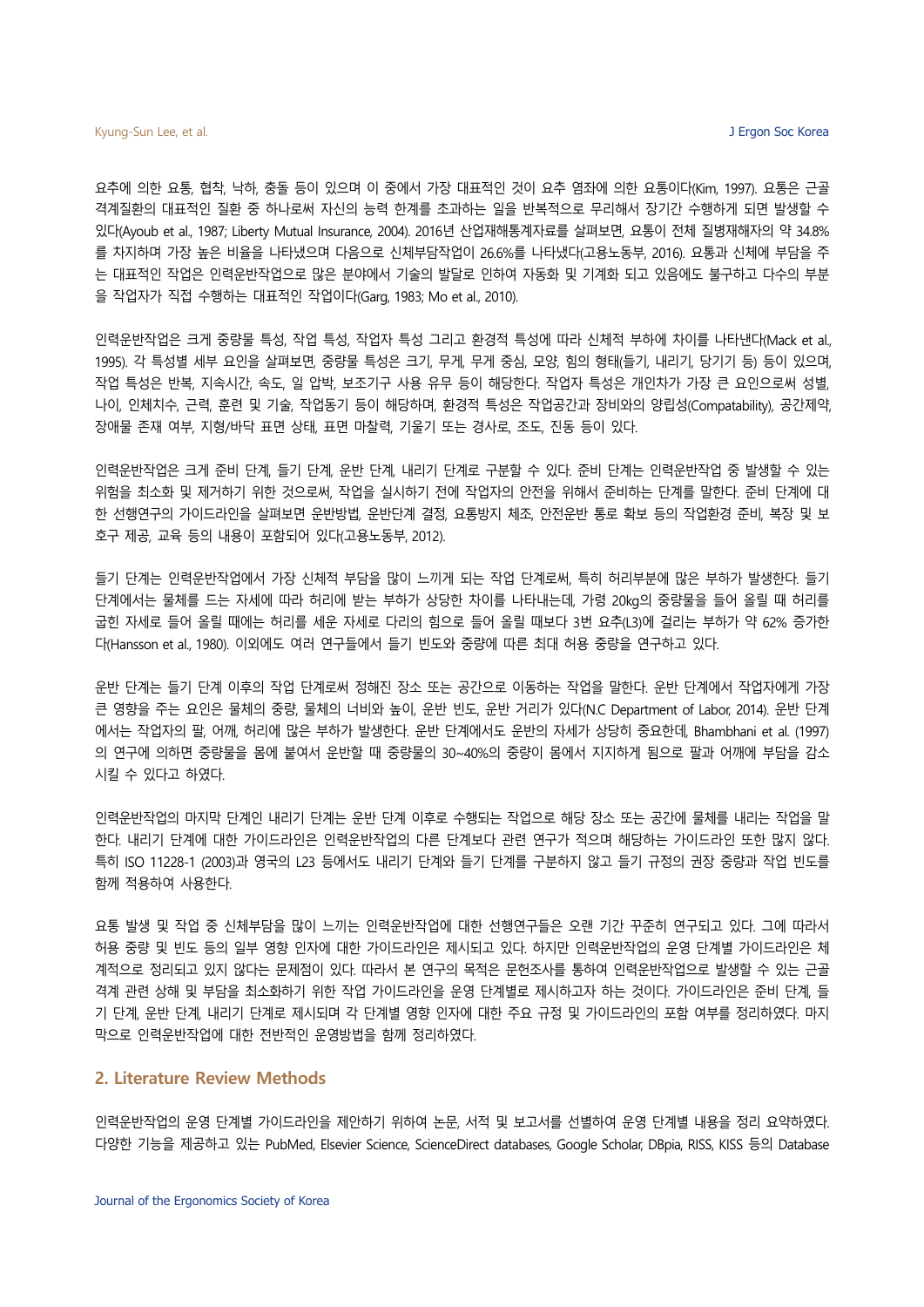Search Engine을 선정하고 1980~2017년 현재까지 등재된 자료를 대상으로 제목에 적절하게 선택된 키워드가 포함되어 있는 논문, 서 적 및 보고서를 검색하였다. 가이드라인 제안을 위한 검색 영문 키워드는 "Manual material handling", "Lifting", "Lowering", "Handling", "Carrying" 등이었으며, 국문 키워드는 "인력운반작업", "수동물자취급", "들기", "내리기", "나르기", "운반" 등을 활용하였다. 키워드로 검색된 자료는 제목 검토를 통하여 본 연구와 관련성이 높다고 판단되는 자료를 1차적으로 선정하고, 이를 대상으로 초록 검토를 실시하였다. 목 검토를 실시하는 이유는 너무 방대한 수의 자료가 검색되고, 이중에는 관련이 적은 자료가 일부 포함되어 있기 때문 이다. 이후 초록 검토를 토대로 최종 가이드라인으로 제안될 자료를 선정하였다. 키워드 검색을 통하여 최초 선정된 자료의 수는 총 285개 이었으며, 제목과 초록 리뷰를 통하여 본 연구와 관련성이 높다고 판단되는 자료 총 48편을 최종 선정하여 심층분석을 실시 하였다(Figure 1).



**Figure 1.** Methodology of literature review

# **3. A Guideline on the Operation Phase in MMH**

# **3.1 Preparing phase**

고용노동부 고시 제 2012-70호에서는 인력운반작업의 준비 단계에서 안전한 작업을 위하여 수행하여야 할 내용을 정리하였다. 본 고시는 크게 1. 인력운반작업에 대한 기본적인 조건, 2. 인력운반작업을 위한 준비과정, 3. 복장 및 보호구 착용, 4. 교육 이수에 대한 내용으로 구성되어 있다. 인력운반작업에 대한 기본적인 조건은 아래와 같이 3가지 내용이 포함되어 있다.

1) 숙련된 경험자를 작업 지휘자로 선정하여 운영방법, 운반 단계 등을 협의하여 결정하여야 한다.

- 2) 공동으로 중량물을 운반할 때에는 근로자의 체력, 키 등을 고려하여 현저한 차이가 있는 근로자는 제외하고 작업 지휘자의 지시 에 따라 통일된 행동을 하여야 한다.
- 3) 무게 중심이 높은 중량물은 인력으로 운반하여서는 아니 된다.

인력운반작업의 준비과정에서는 근로자의 사전준비 및 환경적 준비사항을 아래와 같이 포함하고 있다.

1) 작업시작 전에 허리를 중심으로 요통을 방지하기 위한 가벼운 운동을 하여야 한다.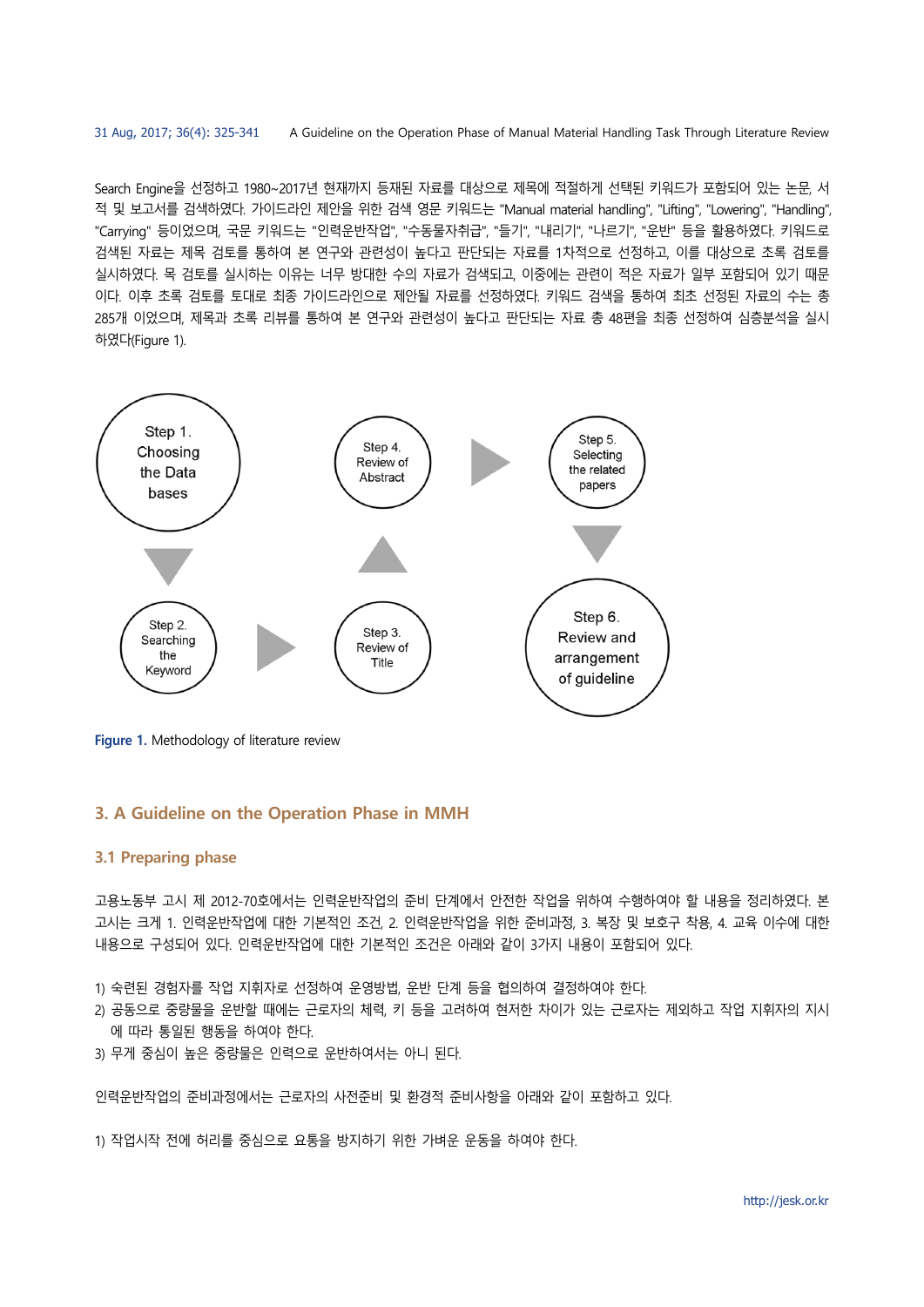- 2) 운반통로를 확인하고 통로상의 장애물을 제거하여 안전운반 통로를 확보하고, 부득이한 경우에는 우회 운반통로를 사용하여야 한다.
- 3) 작업자의 체력을 고려하여 작업자를 배치하여야 한다.

인력운반작업 시 복장 및 보호구 착용에 대한 제안은 아래와 같이 5가지 내용을 포함한다.

- 1) 상의 작업복의 소매는 손목에 밀착시킬 수 있는 구조이어야 하며 상의 작업복 옷자락은 하의 속으로 집어넣어야 한다.
- 2) 하의 작업복 바지자락은 안전화 속에 집어넣거나 발목에 밀착이 가능하도록 조일 수 있는 구조이어야 한다.
- 3) 안전모, 안전화 및 안전장갑은 안전인증을 받은 제품으로서 근로자의 신체에 잘 맞는 제품을 바르게 착용하여야 한다.
- 4) 분진이 발생하는 물건을 취급할 때 또는 분진작업자에게는 안전인증을 받은 제품으로서 작업조건에 적합한 방진마스크와 보안경 을 착용하여야 한다.
- 5) 유해 · 위험물로부터 방호할 수 있는 보호구를 선정하여 착용하여야 한다.

마지막으로, 인력운반작업 담당자뿐만 아니라, 운영에 관련된 관계자는 다음과 같은 교육을 이수하여야 한다고 제안한다.

1) 요통장비 및 안전 작업을 위한 작업방법 교육 2) 중량물 또는 위험물 취급 시 주의사항 교육 3) 작업경로에 관련된 사항 검토 교육

# **3.2 Lifting phase**

들기 단계는 인력운반작업의 운영 단계에 있어서 신체적인 부하가 가장 심하고, 특히 허리부위에 집중적으로 부하를 야기한다. 들기 단계에서는 들기의 자세, 들기 빈도와 중량에 대한 가이드라인들이 많이 제시되고 있다. 들기 단계에서 작업 자세는 3번 요추(Lumbar 3)에 걸리는 부하에 영향을 준다. 가량 20kg의 중량물을 허리를 세우고 무릎을 굽힌 자세로 들었을 때와 무릎을 펴고 허리를 굽힌 자 세로 들었을 때를 비교하면, 허리를 세우고 무릎을 굽힌 자세로 들어 올릴 때 약 38%의 부하를 감소시킬 수 있다(Table 1) (Hansson and Nachemson, 1980).

|  |  | Table 1. Lumbar 3 load by upper and lower body posture |  |  |  |  |  |  |  |
|--|--|--------------------------------------------------------|--|--|--|--|--|--|--|
|--|--|--------------------------------------------------------|--|--|--|--|--|--|--|

| Posture                                                                | Load (Kg) |
|------------------------------------------------------------------------|-----------|
| Standing                                                               | 70        |
| Twisting of upper body (trunk)                                         | 90        |
| Lateral-flexion of upper body (trunk)                                  | 95        |
| 20 degree flexion of upper body (trunk)                                | 120       |
| 20 degree flexion of upper body (trunk) in lifting 10kg with each hand | 185       |
| No flexion of upper body (trunk) and flexion of knee in lifting 20kg   | 210       |
| Flexion of upper body (trunk) and no flexion of knee in lifting 20kg   | 340       |

들기 단계에서의 작업 자세와 함께 들기 빈도와 중량에 따른 최대 허용 중량에 대한 가이드라인이 많은 연구들에서 진행되어 왔다. 들기 빈도에 따른 최대 허용 중량에 대한 가이드라인은 Table 2에 정리하였다. 허용 중량에 대한 가이드라인은 연구마다 약간의 차 이는 있었지만 평균적으로 분당 1회의 경우 22.7kg, 2회 23.7kg, 3회 22.9kg, 4회 21.1kg, 5회 19.4kg, 6회 18.4kg을 나타냈다. 빈도에 따른 감소폭을 보면 전반적으로 분당 3회까지는 큰 차이를 보이지 않지만 분당 4회 이상부터는 평균적으로 약 1.5kg 이상의 차이를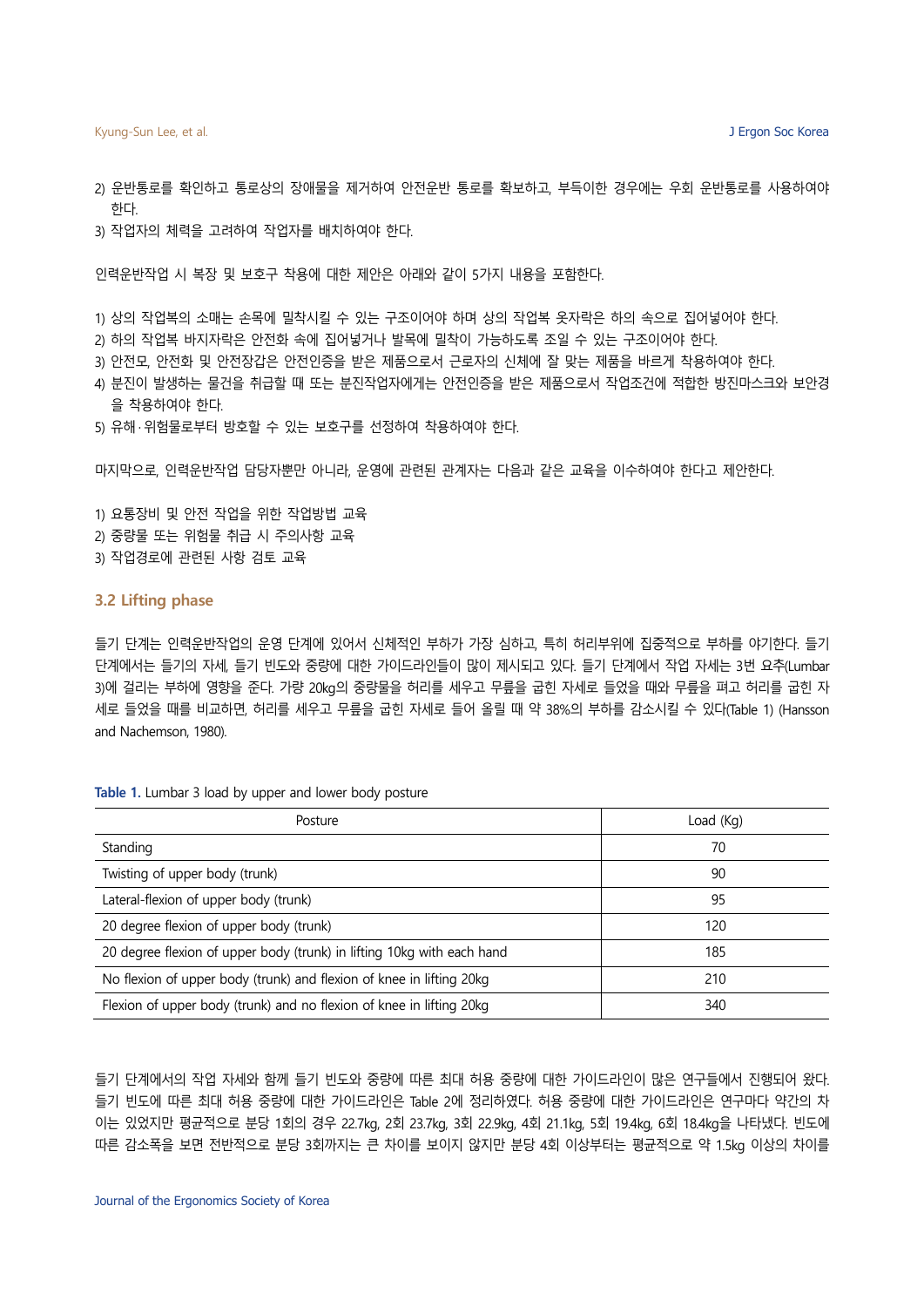나타냈다. 이외에도 ISO 11228-1에서는 권고 한계 중량과 최대 들기 빈도를 정의하였다. 1시간 이하의 들기 작업에서는 분당 1회 들 기의 권고 한계 중량을 23.5kg, 1~2시간의 들기 작업에서는 분당 1회 들기의 권고 한계 중량을 22kg으로 제시하고 있다. 그리고 15kg 중량물의 경우에는 1시간 이하의 들기 작업에서는 최대 분당 8회, 1~2시간의 들기 작업에서는 최대 분당 5회를 제안하였다.

| Authors                      | Lifting frequency per min |                |      |      |      |      |  |  |  |  |
|------------------------------|---------------------------|----------------|------|------|------|------|--|--|--|--|
|                              | $\mathbf{1}$              | $\overline{c}$ | 3    | 4    | 5    | 6    |  |  |  |  |
| Snook (1971)                 | 23.4                      |                | 21.1 | 20.4 | 20.2 |      |  |  |  |  |
| Garg and Saxena (1979)       |                           |                | 20.5 |      |      | 17.5 |  |  |  |  |
| Mital and Manivasagan (1983) |                           | 21             |      | 19.4 |      | 18.7 |  |  |  |  |
| Aghazadeh (1985; 1986)       |                           | 27.4           |      |      |      |      |  |  |  |  |
| Asfour et al. (1985)         | 27.2                      |                | 20   |      | 18.6 |      |  |  |  |  |
| Mital and Fard (1986)        | 18.1                      |                |      | 19.7 |      | 18.6 |  |  |  |  |
| Mital (1987)                 |                           | 21             |      | 19.7 |      | 18.6 |  |  |  |  |
| Garg and Banaag (1988)       |                           |                | 28.2 |      |      |      |  |  |  |  |
| Mital and Wang (1989)        | 19.8                      |                |      |      |      |      |  |  |  |  |
| Danz and Ayoub (1991; 1992)  |                           |                |      | 27.5 |      |      |  |  |  |  |
| Chen et al. (1992)           | 27.5                      | 25.3           |      | 20.2 |      |      |  |  |  |  |
| Ciriello et al. (1993)       | 19.7                      |                |      | 18.5 |      |      |  |  |  |  |
| Lee et al. (1995)            | 23.2                      |                |      | 18.5 |      |      |  |  |  |  |
| Lee and Chen (1996a; 1996b)  | 23.9                      |                |      | 18.7 |      |      |  |  |  |  |
| Mital and Kumar (1997)       | 18.6                      |                |      |      |      |      |  |  |  |  |
| Wu (1997)                    |                           |                |      | 27.2 |      |      |  |  |  |  |
| Boocock et al. (1998)        | 21.5                      |                |      |      |      |      |  |  |  |  |
| Chen (2000)                  | 25.4                      |                |      | 19.9 |      |      |  |  |  |  |
| Chen (2003)                  | 24.3                      |                |      | 18.5 |      |      |  |  |  |  |
| Min.                         | 18.1                      | 21.0           | 20.0 | 18.5 | 18.6 | 17.5 |  |  |  |  |
| Max.                         | 27.5                      | 27.4           | 28.2 | 27.5 | 20.2 | 18.6 |  |  |  |  |
| Average                      | 22.7                      | 23.7           | 22.9 | 21.1 | 19.4 | 18.4 |  |  |  |  |
| SD                           | 3.2                       | 3.2            | 4.6  | 3.6  | 1.1  | 0.6  |  |  |  |  |

**Table 2.** Maximal acceptable weight (MAW) by lifting frequency

들기 단계에서의 안전 작업을 위한 관련 규정 및 가이드라인으로 국내에서는 고용노동부 고시 제 2012-70호 제7조에서 아래와 같 이 권고하고 있다. 1. 중량물의 무게는 실측을 원칙으로 하며 중량물의 무게가 일정하지 않은 때에는 평균무게와 최대무게를 실측하 여야 한다. 2. 중량물의 무게를 어림잡은 때에는 가볍게 들어 개인의 능력에 충분한가의 여부를 판단하여 인양하여야 한다. 3. 들기 작 업을 할 때의 몸의 자세는 다음 각 목의 사항을 준수하여야 한다.

1) 한쪽 발은 들어올리는 물체를 향하여 안전하게 고정시키고 다른 발은 그 뒤에 안전하게 고정시켜야 한다.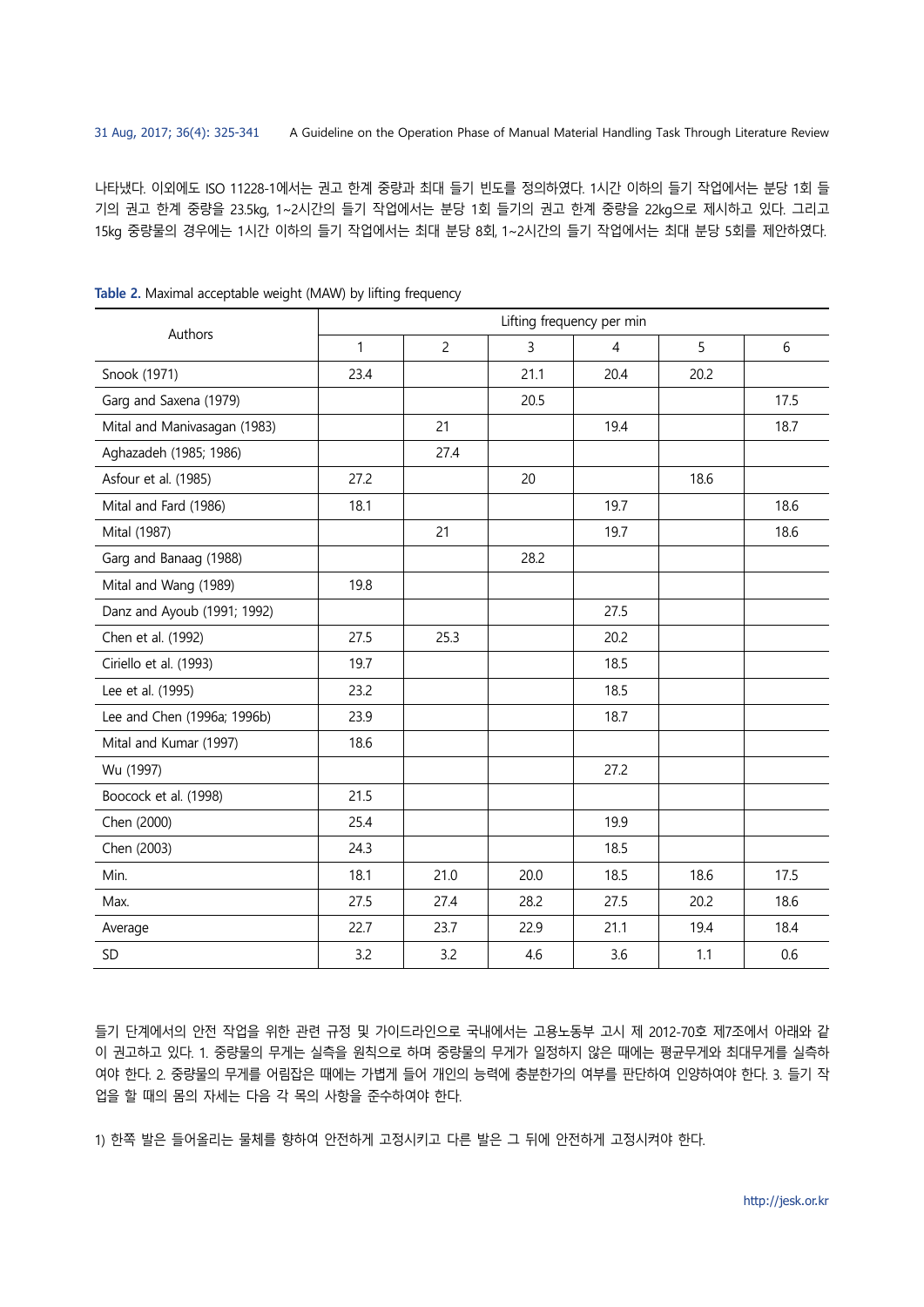2) 등은 항상 직립 자세를 유지하여 가능한 지면과 수직이 되도록 하여야 한다. 3) 무릎은 직각 자세를 취하고 몸은 가능한 중량물에 근접하여 정명에서 인양하여야 한다. 4) 턱은 안으로 당겨 척추와 일직선이 되도록 자세를 유지하여야 한다. 5) 팔은 몸에 밀착시키고 끌어당기는 자세를 취하며 가능한 수평 거리를 짧게 하여야 한다. 6) 손가락만으로 중량물을 잡아서는(Pinch grip) 아니 되며 손바닥으로 중량물 전체를 감싸 잡아야 한다(Power grip). 7) 체중의 중심은 항상 양 다리 중심에 있게 하여 균형을 유지하여야 한다.

8) 들기 작업을 할 때 최초의 힘은 뒷발 쪽에 두고 들어야 한다.

Eastman Kodak Company (2004)에서는 들기 단계에서의 작업 가이드라인을 아래와 같이 8가지를 제시하고 있다.

1) 들기 계획을 수립한다. 2) 최적의 들기 방법을 결정한다. 3) 대상물을 견고하게 잡고, 두 발이 안정적인 상태를 유지하도록 어깨너비로 벌린다. 4) 힘을 유지하며 최대한 몸 쪽으로 가깝게 붙여 들어올린다. 5) 무거운 대상물은 다리를 이용하여 들어올린다. 6) 들어 올리는 동안 상체를 비틀지 않도록 한다. 7) 중량이 과도한 들기 작업은 경량의 들기 작업으로 나누어 실시한다. 8) 큰 근육 군을 사용하여 힘을 발휘하고 운반을 실시한다.

North Carolina (N.C)의 노동청에서는 안전하게 들기 작업을 수행하기 위하여 7가지 가이드라인을 제공하고 있다(N.C Department of Labor, 2014).

- 1) 중량물의 중량과 분포를 미리 확인하여 중량 변화나 과도한 중량에 놀라지 않도록 해야 한다.
- 2) 중량물의 무게가 과도하거나 부적절한 자세로 들어 올려야 하는 경우에는 다른 작업자 또는 보조 도구를 사용하여야 한다. 다른 작업자와 함께 작업하는 경우에는 들기 단계 동안 지속적으로 의사소통을 하여 작업을 조정한다.
- 3) 중량물을 내려놓을 장소를 확인하고 해당 경로에 장애물이나 다른 위험 요소가 있는지 확인한다.
- 4) 중량물에 가까이 몸을 위치시키고, 발을 평평하고 안정적으로 놓는다. 중량물을 최대한 몸 쪽으로 붙여 무게 중심이 가능한 몸 쪽으로 올 수 있도록 한다.
- 5) 가능하면 중량물을 양손으로 움켜쥐어서(Power grip) 잡도록 하며, 손 끝으로 잡기(Pinch grip)를 제거한다.
- 6) 자연스럽고 부드러운 연속적인 균형 잡힌 동작으로 움직이도록 하며, 빠르거나 갑작스러운 동작을 취하지 않도록 한다. 또한 발 을 움직여서 상체 비트는 것을 방지하고 들기 작업 동안 균형을 유지하도록 한다.
- 7) 상체의 비틀림, 굽힘, 과도한 뻗침 동작은 요통 위험성을 가중시킬 수 있으므로 최소화한다.

마지막으로 영국의 인력운반작업에 대한 가이드라인 L23에서는 들기 단계의 중량에 대하여 Figure 2와 같이 정의하고 있다. 또한 Figure 2의 가이드라인은 비정기적인 들기 단계에 대한 것으로 반복적으로 발생하는 경우에는 상체 자세에 따라 감소된 중량을 적용할 것을 제안한다(Health and Safety Executive, 2016) (Table 3).

### **3.3 Carrying phase**

중량물 운반 단계는 팔, 어깨, 허리에 신체적 부담을 주며 이를 최소화하기 위해서는 중량물을 취급하는 자세가 무엇보다 중요하다. 그리고 중량물을 들었을 때의 전방 시야를 확보할 수 있어야 하며, 팔을 곧게 뻗고 중량물이 보행에 방해가 되지 않도록 허리 정도 의 높이로 들어서 운반하는 것이 바람직하다(N.C. Department of Labor, 2014). Bhambhani et al. (1997)은 중량물을 몸에 붙여서 운 반할 때 중량물의 30~40%의 중량은 몸에서 지지하게 되므로, 팔과 어깨의 부담을 감소시킬 수 있다고 보고하였다.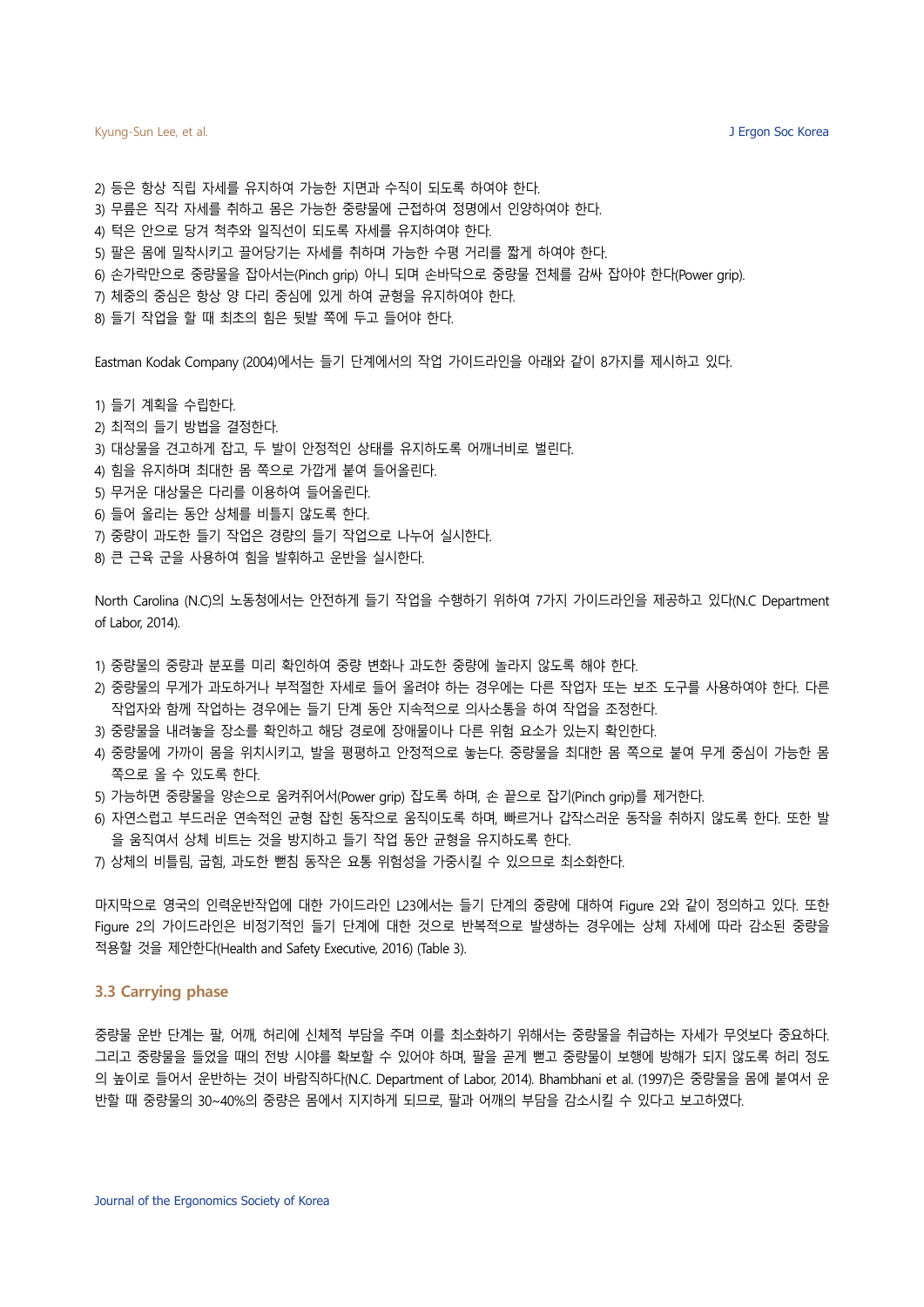

**Figure 2.** Recommended lifting weight of L23

**Table 3.** Decrease ratio of recommended lifting weight according to lifting frequency

| Frequency per min                     | Decrease ratio of recommended lifting weight (%) |
|---------------------------------------|--------------------------------------------------|
| Standing                              | 30                                               |
| Twisting of upper body (trunk)        | 50                                               |
| Lateral-flexion of upper body (trunk) | 80                                               |

Table 4는 Liberty Mutual Insurance (2012)에서 제공하는 Snook table의 일부이며, 8.5m의 운반 거리를 남성 작업자가 운반하는 경 우의 권장 중량을 나타내고 있다. 예를 들어 팔을 뻗은 자세로 8.5m을 1분에 1번 간격으로 운반을 실시하는 경우 44kg의 중량물을 안전하게 운반할 수 있는 사람은 전체의 10 퍼센타일 사람이 가능하다는 것을 의미한다. 따라서 8.5m를 1분 간격으로 90 퍼센타일 의 사람이 안전하게 운반하기 위한 중량물의 무게는 17kg이다.

|                                             | %tile | Carrying period |        |       |       |       |        |         |  |
|---------------------------------------------|-------|-----------------|--------|-------|-------|-------|--------|---------|--|
| Hand height                                 |       | 6 Sec           | 12 Sec | 1 Min | 2 Min | 5 Min | 30 Min | 8 Hours |  |
| 111 <sub>cm</sub><br>(Bending the<br>Elbow) | 90    | 10              | 11     | 13    | 13    | 15    | 17     | 20      |  |
|                                             | 75    | 13              | 15     | 18    | 18    | 20    | 23     | 27      |  |
|                                             | 50    | 17              | 19     | 23    | 24    | 26    | 29     | 35      |  |
|                                             | 25    | 21              | 24     | 29    | 29    | 32    | 36     | 43      |  |
|                                             | 10    | 24              | 28     | 34    | 34    | 38    | 42     | 50      |  |

**Table 4.** Recommended weight during 8.8m carrying (kg)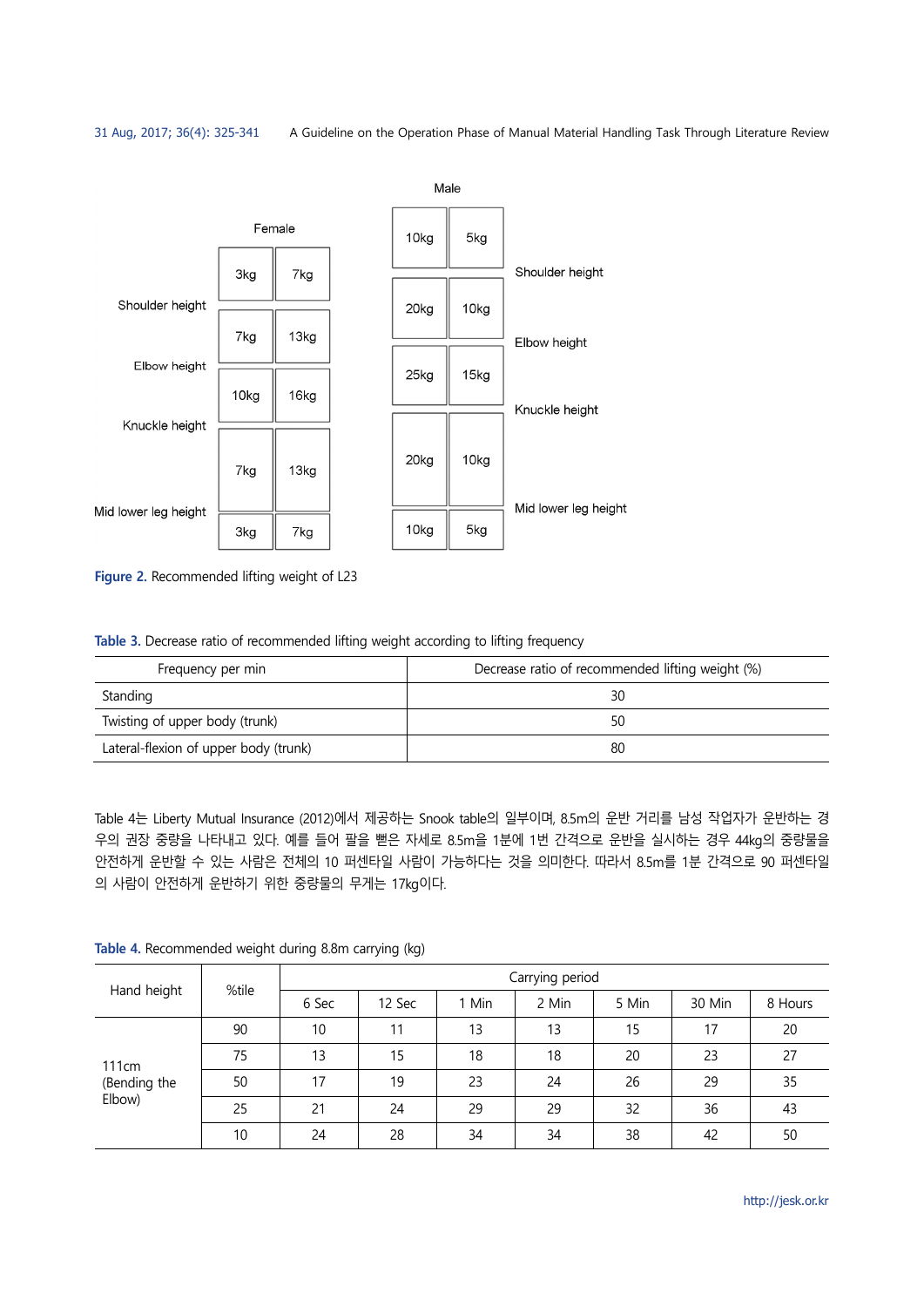| Hand height                     | %tile | Carrying period |        |       |       |       |        |         |  |  |
|---------------------------------|-------|-----------------|--------|-------|-------|-------|--------|---------|--|--|
|                                 |       | 6 Sec           | 12 Sec | 1 Min | 2 Min | 5 Min | 30 Min | 8 Hours |  |  |
| 79cm<br>(Straight the<br>Elbow) | 90    | 13              | 15     | 17    | 18    | 20    | 22     | 26      |  |  |
|                                 | 75    | 17              | 20     | 24    | 24    | 27    | 30     | 35      |  |  |
|                                 | 50    | 22              | 26     | 31    | 31    | 35    | 39     | 46      |  |  |
|                                 | 25    | 27              | 32     | 38    | 38    | 42    | 48     | 56      |  |  |
|                                 | 10    | 32              | 38     | 44    | 45    | 50    | 56     | 65      |  |  |

**Table 4.** Recommended weight during 8.8m carrying (kg) (Continued)

이와 유사하게 ISO 11228-1에서도 운반 단계에서의 거리와 운반 빈도에 따른 누적 중량의 권장 한계를 정의하고 있다(Table 5). 예 를 들면, 운반 거리가 20m이면 분당 1회 운반하는 경우에는 15kg의 중량을 한 번 옮기는 것을 권장한다.

| Carrying distance | Frequency per min |        | Cumulative weight | Example |                                                                                    |
|-------------------|-------------------|--------|-------------------|---------|------------------------------------------------------------------------------------|
|                   |                   | kg/min | kg/h<br>kg/8h     |         |                                                                                    |
| 20                |                   | 15     | 750               | 6000    | 5kg $\times$ 3 times/min<br>15kg $\times$ 1 time/min<br>25kg $\times$ 0,5 time/min |
| 10                | 2                 | 30     | 1500              | 10000   | 5kg $\times$ 6 times/min<br>15kg $\times$ 2 times/min<br>25kg $\times$ 1 time/min  |
| 4                 | 4                 | 60     | 3000              | 10000   | 5kg $\times$ 12 times/min<br>15kg $\times$ 4 times/min<br>25kg $\times$ 1 time/min |
| $\overline{c}$    | 5                 | 75     | 4500              | 10000   | 5kg $\times$ 15 times/min<br>15kg $\times$ 5 times/min<br>25kg $\times$ 1 time/min |
|                   | 8                 | 120    | 7200              | 10000   | 5kg $\times$ 15 times/min<br>15kg $\times$ 8 times/min<br>25kg $\times$ 1 time/min |

**Table 5.** Cumulative recommended weight by carrying distance and frequency in ISO 11228-1

국내에서는 고용노동부 고시 제 2012-70호에서 일반적인 중량물 운반과 길이가 긴 장척물을 운반할 때 지켜야 할 사항을 권고사항 을 각각 4가지와 3가지를 제시하고 있다. 일반적인 중량물을 운반할 때에의 권고사항은 아래와 같다.

- 1) 중량물의 운반은 수평거리 운반을 원칙으로 하며, 여러 번 들어 움직이거나 중계 운반, 반복운반을 하여서는 아니 된다.
- 2) 운반시의 시선은 진행방향을 향하고 뒷걸음 운반을 하여서는 아니 된다.
- 3) 어깨높이보다 높은 위치에서 중량물을 들고 운반하여서는 아니 된다.

4) 쌓여 있는 중량물을 운반할 때에는 중간 또는 하부에서 뽑아내어서는 아니 된다.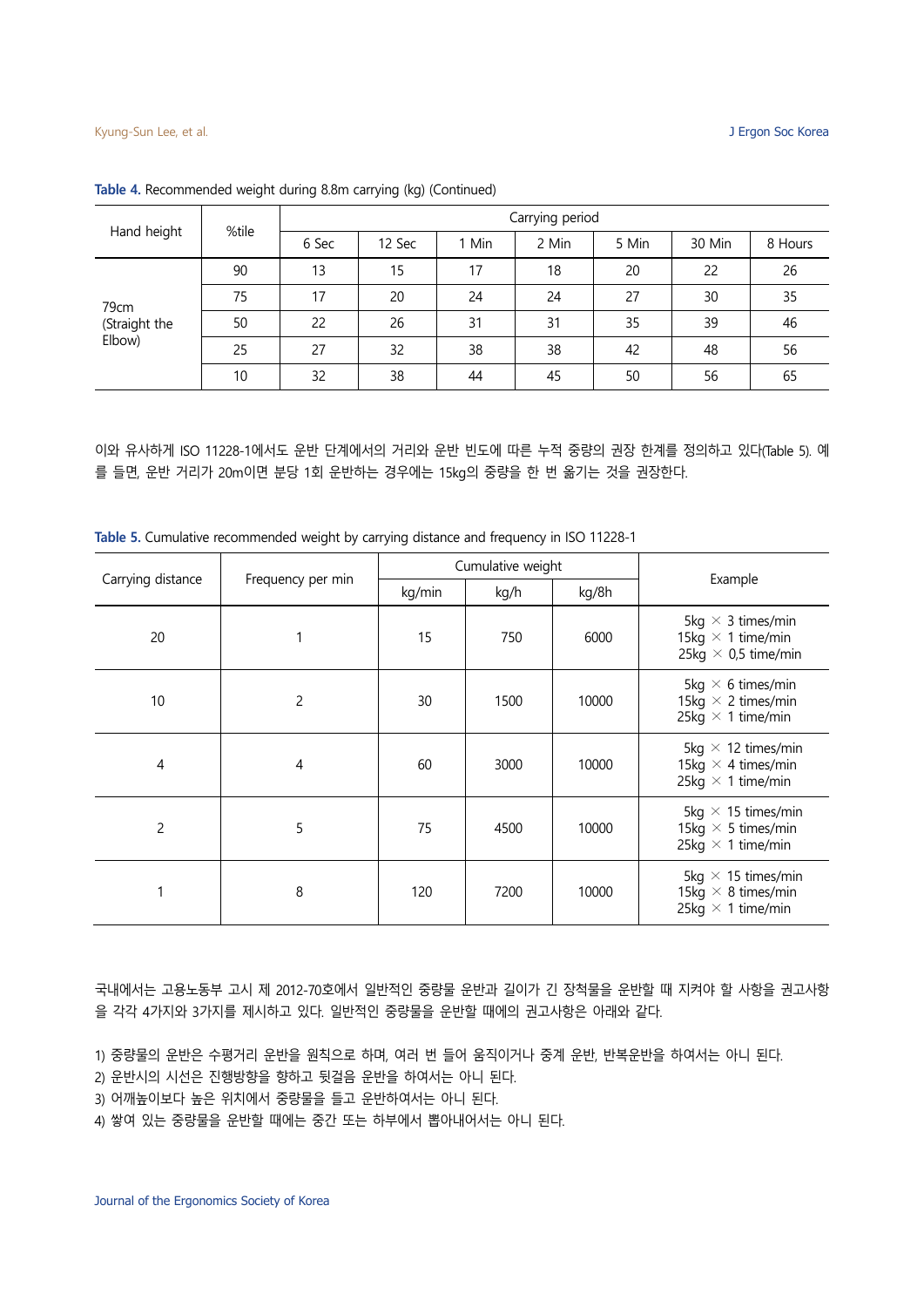장척물을 운반할 때의 권고사항은 아래와 같다.

- 1) 단독으로 어깨에 메고 운반할 때에는 중량물 앞부분 끝을 근로자 신장보다 약간 높게 하여 모서리 등에 충돌하지 않도록 주의하 여야 한다.
- 2) 공동으로 운반할 때에는 근로자 모두 동일한 어깨에 메고 지휘자의 지시에 따라 작업을 하여야 한다.
- 3) 하역할 때에는 튀어 오름, 굴러 내림 등의 돌발 상황에 주의하여야 한다.

### **3.4 Lowering phase**

Snook and Ciriello (1991)에서는 Table 6과 같이 내리기 단계에 대한 거리, 높이, 빈도에 대한 최대 허용 중량을 제시하고 있지만, 내 리기 작업을 구분하여 규정을 제시하고 있는 연구는 많지 않다. ISO 11228-1과 영국의 L23 등에서도 내리기 단계와 들기 단계를 구 분하지 않고 들기 규정의 권장 중량, 작업 빈도를 함께 적용하고 있다. 미국국립산업안전보건연구원(NIOSH; National Institute for Occupational Safety and Health)에서 제시하는 Work Practices Guide for Manual Lifting (1981)과 Application Manual for the Revised NIOSH Lifting Equation (1994)에서도 내리기 작업은 들기 작업과 동일한 작업으로 간주하고 있다(Kim 2010). Snook table의 권장 중 량을 살펴보면, 들기 단계에 비해 내리기 단계에서 권장 중량이 약간 높게 제시되고 있다.

| Width         |                               |    |                                                           |                | Sec          |    |    | Hour           |    |    |    |
|---------------|-------------------------------|----|-----------------------------------------------------------|----------------|--------------|----|----|----------------|----|----|----|
|               | Height<br>Distance<br>Percent |    |                                                           | 5              | 9            | 14 | 1  | $\overline{c}$ | 5  | 30 | 8  |
|               |                               | 90 |                                                           | 10             | 13           | 14 | 17 | 20             | 22 | 22 | 29 |
| Males<br>34   | 51                            | 75 |                                                           | 14             | 18           | 20 | 25 | 28             | 30 | 32 | 40 |
|               |                               | 50 | Knuckle height to<br>floor level                          | 19             | 24           | 26 | 33 | 37             | 40 | 42 | 53 |
|               |                               | 90 | (One lower every)                                         | $\overline{7}$ | 9            | 9  | 11 | 12             | 13 | 14 | 18 |
| Females<br>34 | 51                            | 75 |                                                           | 9              | 11           | 11 | 13 | 15             | 16 | 17 | 22 |
|               |                               | 50 |                                                           | 10             | 13           | 14 | 16 | 18             | 19 | 20 | 27 |
| Males<br>34   |                               | 90 | Shoulder height to<br>knuckle height<br>(One lower every) | 11             | 13           | 15 | 17 | 20             | 20 | 20 | 24 |
|               | 51<br>51                      | 75 |                                                           | 15             | 18           | 21 | 23 | 27             | 27 | 27 | 33 |
|               |                               | 50 |                                                           | 20             | 23           | 27 | 30 | 35             | 35 | 35 | 43 |
|               |                               | 90 |                                                           | 8              | $\mathsf{q}$ | 9  | 10 | 11             | 12 | 12 | 15 |
| Females<br>34 |                               | 75 |                                                           | 9              | 11           | 11 | 12 | 14             | 15 | 15 | 19 |
|               |                               | 50 |                                                           | 11             | 13           | 13 | 14 | 16             | 18 | 18 | 22 |
|               |                               | 90 |                                                           | 9              | 10           | 12 | 14 | 16             | 16 | 16 | 20 |
| Males<br>34   | 51                            | 75 |                                                           | 12             | 14           | 17 | 19 | 22             | 22 | 22 | 27 |
|               |                               | 50 | Overhead reach to                                         | 16             | 19           | 22 | 24 | 28             | 28 | 28 | 35 |
|               |                               | 90 | shoulder height<br>(One lower every)                      | $\overline{7}$ | 8            | 8  | 8  | 10             | 11 | 11 | 13 |
| Females<br>34 | 51                            | 75 |                                                           | 8              | 9            | 10 | 10 | 12             | 13 | 13 | 16 |
|               |                               | 50 |                                                           | 10             | 11           | 11 | 12 | 14             | 15 | 15 | 19 |

**Table 6.** Maximal lowering weight in U.S. workers (kg)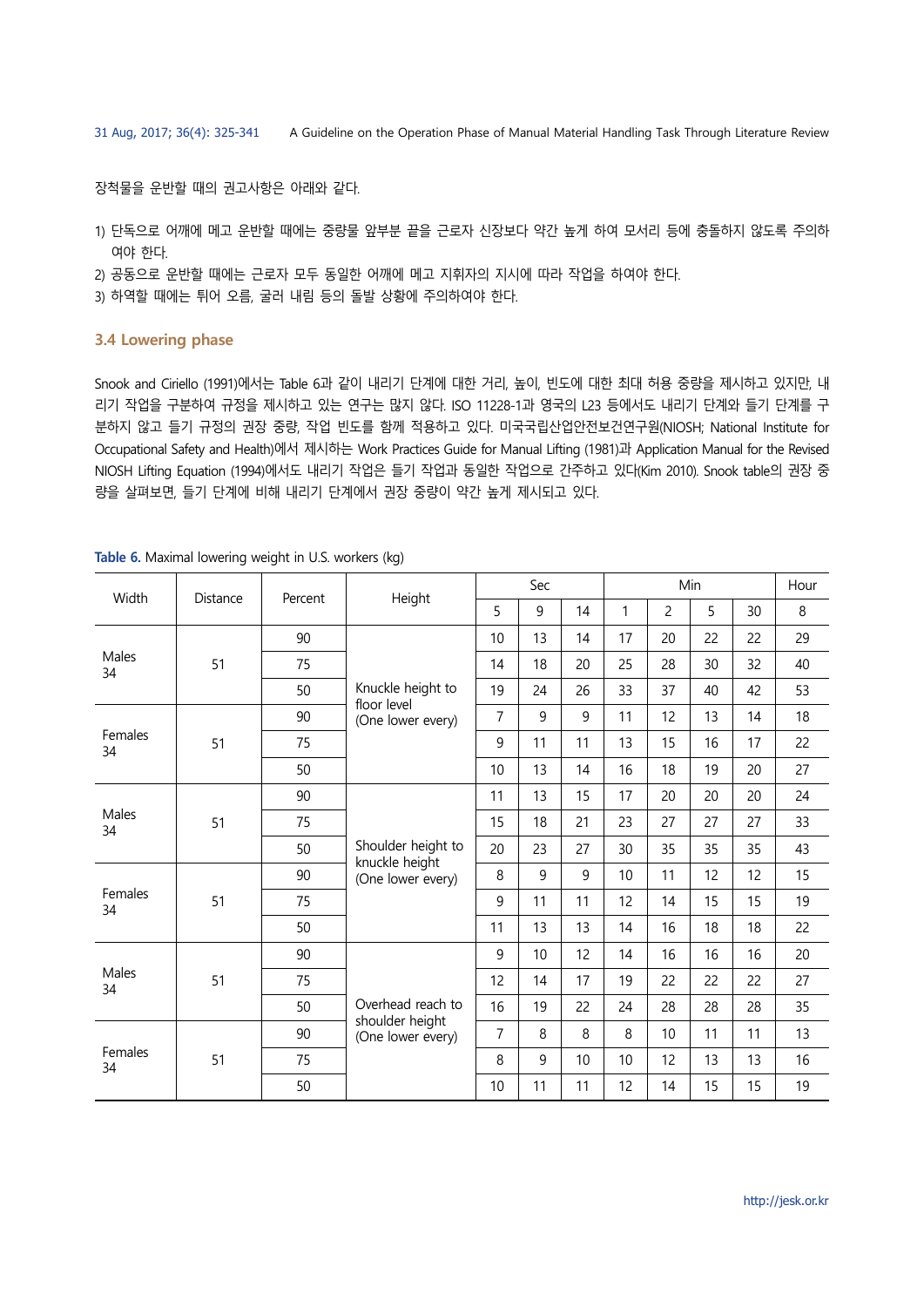국내에서는 고용노동부 고시 제 2012-70호에서 간략하게 내리기 단계에 대한 규정을 아래와 같이 3가지 제시하고 있다.

- 1) 등은 직립을 유지하고 발은 움직이지 않는 상태에서 다리를 구부려 가능한 낮은 자세로서 한쪽 면을 바닥에 놓은 다음 다른 면 을 내려놓아야 한다.
- 2) 조급하게 던져서 하역하여서는 아니 된다.
- 3) 중량물을 어깨 또는 허리 높이에서 하역할 때에는 도움을 받아 안전하게 하역하여야 한다.

### **3.5 General guidelines and guideline items for MMH**

Konz and Johnson (2008)에서는 NIOSH 가이드라인과 선행연구에서 제안하는 허용무게 기반의 가이드라인이 아닌 인력운반작업에 대한 일반적인 가이드라인을 10가지 제시하였다. 이 10가지 가이드라인은 크게 1. 작업자 선택, 2. 인력운반작업에 대한 기술 교육, 3. 작업설계로 구분된다.

작업자 선택에 대한 가이드라인으로는 작업능력평가를 기반으로 인력운반작업에 적합한 작업자를 선택하는 것이다. 작업자를 선택 하기 위하여 작업 심각도 지수를 활용할 수 있다(Liles, 1986; Ayoub et al., 1987; Herrin et al., 1986) 작업 심각도 지수(Job Severity Index)는 아래 식을 활용하여 계산한다.

JSI (Job Severity Index) = f (Weight/Capacity)

여기서, Weight는 들거나 이동한 무게를 나타내며, Capacity는 작업에 대한 근로자 능력을 의미한다. 작업자 능력은 주로 제지방 무 게(Fat-free body weight)의 기능을 말한다. 또한 Jackson et al. (1997)의 연구에서는 들기 능력은 팔, 어깨, 다리, 몸통의 등척성 테스 트(Isometric tests)의 합에 의하거나 제지방 무게(Fat-free body weight)에 의해 예측할 수 있다고 하였다.

인력운반작업에 대한 기술 교육과 관련해서는 1. 무릎을 굽히고, 2. 미끄러지거나 갑자기 움직이지 말고, 3. 물건을 운반할 때에는 몸 을 비틀지 말라고 제시한다. Burgess-Limerick et al. (1995)의 연구에 의하면 무릎을 굽히는 것은 무릎과 엉덩이 사이 관절간(interjoint)의 조정력(Coordination)이 좋아지며 슬와부근(Hamstring), 사두근(Quadriceps), 척추 세움근(Erector spinae)의 근력(Muscular effort)을 줄일 수 있다고 보고하였다. 인력운반작업 중에 미끄러지는 것은 갑작스럽게 기대하지 않은 허리부위에 부하를 예기시킨다. 따라서 미끄러짐을 방지하기 위하여 신발과 바닥 사이의 마찰력을 높게 하는 것이 중요하다. 또한 미끄러지거나 갑작스러운 움직임 을 예방하기 위해서는 작업자에게 미리 자신이 다루어야 할 물체 무게에 대한 정보를 주는 것이 중요하다. 왜냐하면 무게의 정보를 기반으로 작업자가 움직임의 패턴을 미리 다르게 사용하기 때문에 몸에 부하를 줄일 수 있게 때문이다(Patterson et al., 1987).

인력운반작업에 대한 작업설계 측면에서는 1. 가능한 기계/기구/설비를 사용하고 2. 중량물의 무게를 가능한 줄여 자주 움직이고, 3. 손잡이를 제공하고 4. 척추의 토크 (Spinal torque)를 줄이고 5. 몸에 가깝게 물체를 유지하고 6. Knuckle 높이에서 일할 수 있도록 환경을 설계하여야 한다고 권고한다. 컨베이어, lift truck, Balancers, Manipulator, Turntables 등의 다양한 인력운반작업 기계/기구/설 비를 활용하여 인력작업을 제거하는 것이 가장 바람직하다. 인력운반작업 중 근골격계에 작용하는 부하를 줄이는 관점에서 무게를 줄이는 것이 좋은 방법이다. 무게를 줄이기 위해 가장 좋은 방법은 중력을 활용하는 것이다. 또 다른 방법은 공동 작업을 수행하여 무게를 줄이는 것이다. 단 공동으로 인력운반작업을 수행하기 위해서는 비슷한 신장과 근력을 지닌 사람이 함께 하는 것이 효율적이 다(Lee and Lee, 2001). 척추의 토크를 줄이기 위하여 척추에 작용하는 토크를 계산하는 것이 필요하다. 척추에 작용하는 토크는 아 래 식을 활용하여 계산할 수 있다(Konz and Johnson, 2008).

### SPINET = OBJWT (OBMARM)

여기서, SPINET은 척추에 작용하는 토크를 의미하며 OBJWT는 물체 무게, OBMARM은 물체의 모멘트 암을 의미한다. 물체의 모멘트 암은 아래의 식을 통하여 계산할 수 있다.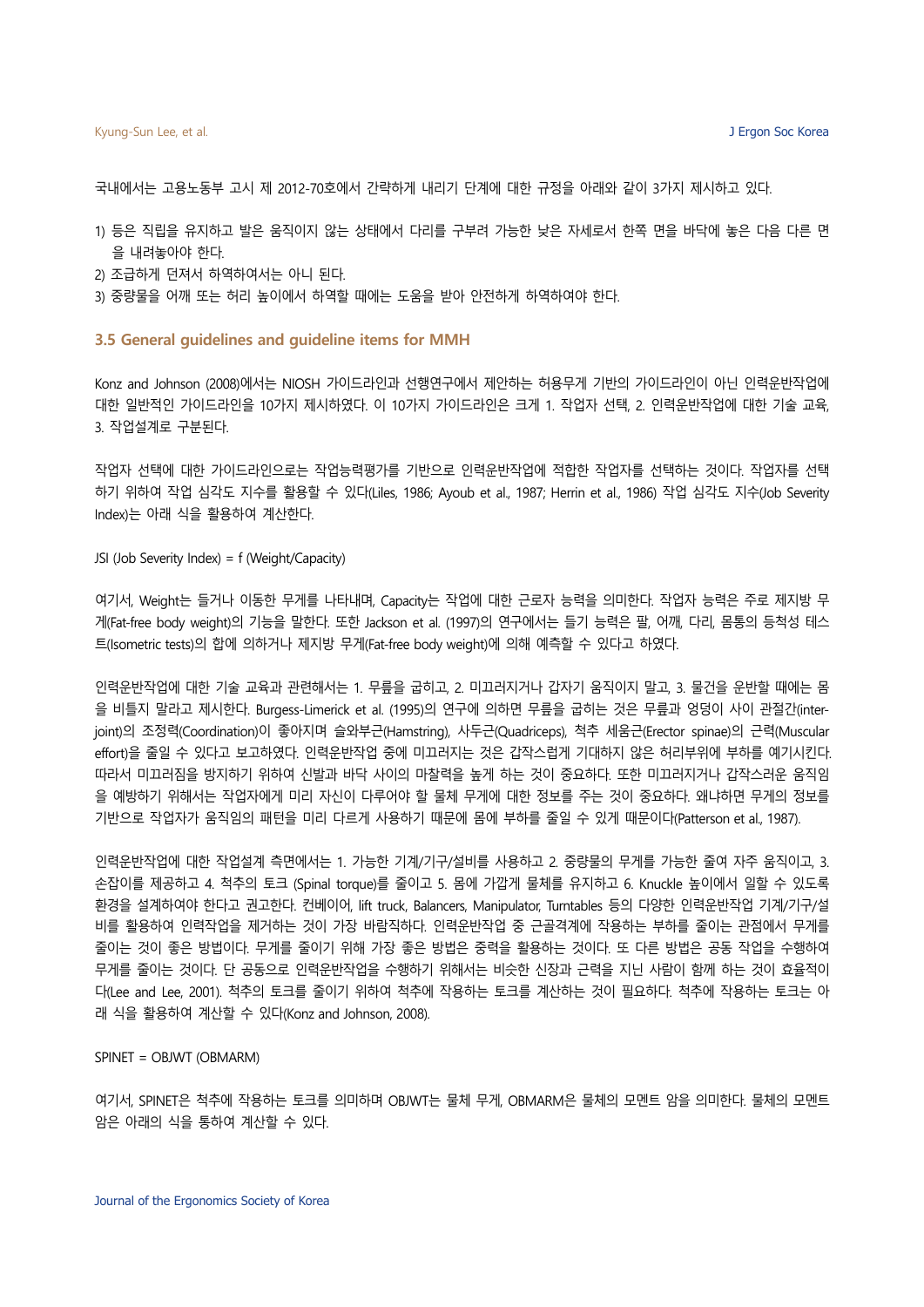DISTO + DISTCG

여기서, DISTO는 척추와 물체 사이의 거리를 의미하며(Coronal plane), DISTCG는 물체 무게 중심의 가까운 부분으로부터의 거리를 의미한다. 척추에 작용하는 토크를 줄이기 위해서는 물체를 사람에게 가깝게 위치시키거나 사람이 물체에 가깝게 접근하여 팔 뻗침 을 줄여야 한다.

마지막으로 인력운반작업의 위치를 설계하는 것이 중요하다. 가능한 팔렛트 및 발판 등을 설치하여 바닥에 물건이 놓이지 않도록 하여야 한다. 신체적 부하 측면에서 물건을 드는 시점보다 내려놓는 종점의 위치가 더 중요하다. 따라서 종점의 높이는 어깨 높이 이상이어서는 아니 된다.

Table 7은 선행연구에서 제시하고 있는 운영 단계별 가이드라인 및 규정에 대한 세부 항목 및 포함 유무를 나타낸 표이다.

| Phase     |         | Item                                                                                                                                                                                                                                                                                                                                                                                                                                                                                                                                     | <b>MEL</b> | Kodak   | <b>NCDOL</b> | L23     | <b>ISO</b> |
|-----------|---------|------------------------------------------------------------------------------------------------------------------------------------------------------------------------------------------------------------------------------------------------------------------------------------------------------------------------------------------------------------------------------------------------------------------------------------------------------------------------------------------------------------------------------------------|------------|---------|--------------|---------|------------|
|           |         |                                                                                                                                                                                                                                                                                                                                                                                                                                                                                                                                          | $\circ$    |         |              |         |            |
|           |         |                                                                                                                                                                                                                                                                                                                                                                                                                                                                                                                                          | $\circ$    |         |              |         |            |
|           |         |                                                                                                                                                                                                                                                                                                                                                                                                                                                                                                                                          | $\circ$    | $\circ$ | $\circ$      | $\circ$ |            |
|           |         |                                                                                                                                                                                                                                                                                                                                                                                                                                                                                                                                          | $\circ$    |         |              |         |            |
| Preparing |         |                                                                                                                                                                                                                                                                                                                                                                                                                                                                                                                                          | $\circ$    |         | $\circ$      |         |            |
|           |         |                                                                                                                                                                                                                                                                                                                                                                                                                                                                                                                                          | $\circ$    |         |              |         |            |
|           |         |                                                                                                                                                                                                                                                                                                                                                                                                                                                                                                                                          | $\circ$    |         |              |         |            |
|           |         |                                                                                                                                                                                                                                                                                                                                                                                                                                                                                                                                          |            | $\circ$ |              | $\circ$ |            |
|           |         | Weight measurement                                                                                                                                                                                                                                                                                                                                                                                                                                                                                                                       |            |         | $\circ$      | $\circ$ |            |
|           |         | Foot position                                                                                                                                                                                                                                                                                                                                                                                                                                                                                                                            | $\circ$    | $\circ$ | $\circ$      | $\circ$ |            |
|           | Posture | <b>Back</b>                                                                                                                                                                                                                                                                                                                                                                                                                                                                                                                              | $\circ$    |         |              |         |            |
|           |         | Knee                                                                                                                                                                                                                                                                                                                                                                                                                                                                                                                                     | $\circ$    |         |              |         |            |
|           |         | Eye position                                                                                                                                                                                                                                                                                                                                                                                                                                                                                                                             | $\circ$    |         |              |         |            |
|           |         | Arm                                                                                                                                                                                                                                                                                                                                                                                                                                                                                                                                      | $\circ$    | $\circ$ | $\circ$      | $\circ$ |            |
|           |         | Hand                                                                                                                                                                                                                                                                                                                                                                                                                                                                                                                                     | $\circ$    | $\circ$ | $\circ$      | $\circ$ |            |
| Lifting   |         | Discussion/Plan<br>Worker selecting<br>Limit weight<br>Warm-up<br>Secure passage<br>Clothes rule<br>Prior education<br>Lifting plan establishment<br>$\circ$<br>Center of gravity<br>$\circ$<br>Upper limb twist<br>$\circ$<br>$\circ$<br>$\circ$<br>Motion<br>Using the large muscle<br>$\circ$<br>Sudden motion<br>$\circ$<br>$\circ$<br>Recommended lifting weight<br>$\circ$<br>$\circ$<br>Recommended lifting frequency<br>$\circ$<br>$\circ$<br>Close to the body<br>$\circ$<br>Carrying distance<br>$\circ$<br>Carrying frequency |            |         |              |         |            |
|           |         |                                                                                                                                                                                                                                                                                                                                                                                                                                                                                                                                          |            |         |              |         |            |
|           |         |                                                                                                                                                                                                                                                                                                                                                                                                                                                                                                                                          |            |         |              |         |            |
|           |         |                                                                                                                                                                                                                                                                                                                                                                                                                                                                                                                                          |            |         |              |         |            |
|           |         |                                                                                                                                                                                                                                                                                                                                                                                                                                                                                                                                          |            |         |              |         | $\circ$    |
|           |         |                                                                                                                                                                                                                                                                                                                                                                                                                                                                                                                                          |            |         |              |         | $\circ$    |
|           |         |                                                                                                                                                                                                                                                                                                                                                                                                                                                                                                                                          |            |         |              |         |            |
| Carrying  |         |                                                                                                                                                                                                                                                                                                                                                                                                                                                                                                                                          |            |         |              |         | $\circ$    |
|           |         |                                                                                                                                                                                                                                                                                                                                                                                                                                                                                                                                          |            |         |              |         | $\circ$    |

**Table 7.** Guideline items through operation phases in manual material handling tasks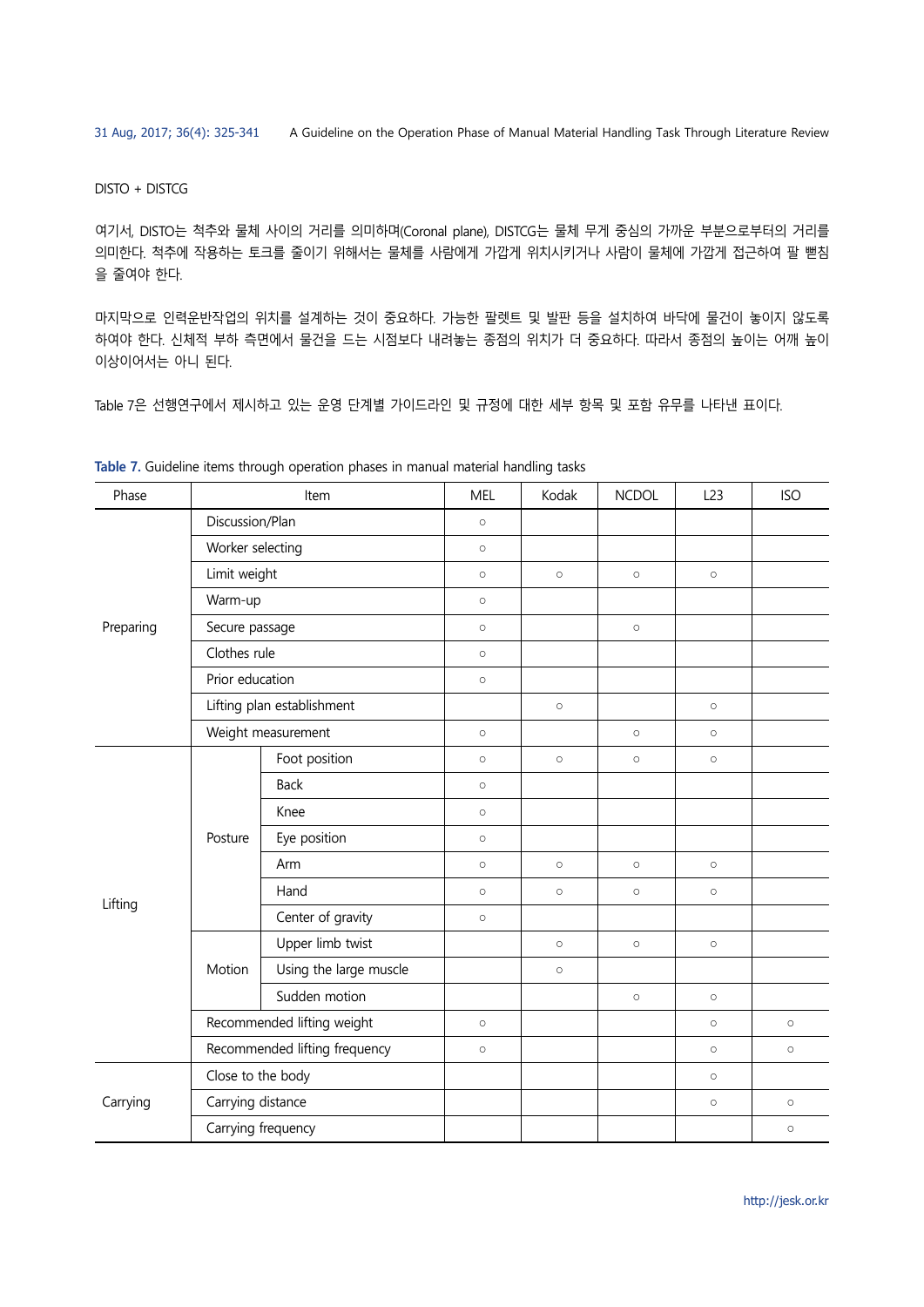| Phase    | Item               | <b>MEL</b> | Kodak | <b>NCDOL</b> | L <sub>23</sub> | <b>ISO</b> |
|----------|--------------------|------------|-------|--------------|-----------------|------------|
| Carrying | Carrying method    | $\circ$    |       |              |                 |            |
|          | Carrying direction | $\circ$    |       |              |                 |            |
|          | Carrying height    | $\circ$    |       |              | $\circ$         |            |
|          | Both people        | $\circ$    |       |              |                 |            |
| Lowering | Posture            | $\circ$    |       |              |                 |            |
|          | Speed              | $\circ$    |       |              |                 |            |
|          | Both people        | $\circ$    |       |              |                 |            |

**Table 7.** Guideline items through operation phases in manual material handling tasks (Continued)

### **4. Discussions**

본 연구의 목적은 문헌조사를 통하여 인력운반작업으로 발생할 수 있는 근골격계 관련 상해 및 부담을 최소화하기 위한 작업 가이 드라인을 운영 단계별로 제시하고자 하는 것이다. 가이드라인은 준비 단계, 들기 단계, 운반 단계, 내리기 단계로 제시하였으며 각 단계별 영향 인자에 대한 주요 규정 및 가이드라인의 포함 여부를 정리하였다. 또한 추가적으로 수치기반이 아닌 개념적인 인력운반 작업의 가이드라인을 함께 정리하였다.

인력운반작업에 대한 준비 단계의 가이드라인은 운영에 대한 계획수립과 준비에 관한 내용이 포함되었다. 인력운반작업에 대한 운 영방법, 운반 단계의 협의, 행동에 대한 제안 내용이 주로 포함되어 있으며, 안전인력운반을 위한 환경상의 준비 및 작업자의 작업준 비 등의 내용이 포함되어 있다. 또한 안전한 인력운반작업을 위한 복장 및 보호구에 대한 가이드라인과 취급상 주의할 점 및 작업방 법에 대한 교육내용을 가이드라인으로 제시하였다. 인력운반작업의 준비 단계에 해당하는 가이드라인을 종합하여 보면 관리적인 측 면의 가이드라인이 일반적으로 제시되었다.

들기 단계의 가이드라인을 종합해보면, 들기 단계는 인력운반작업의 운영 단계에서 가장 신체적 부하가 심한 작업이라고 정의하고 있다. 특히 허리에 집중적으로 부하가 동반되는 작업으로 들기의 자세, 들기 빈도와 중량에 대한 가이드라인이 보편적으로 제시되고 있다. 특히 들기 자세에 따라 허리에 걸리는 부하가 차이가 나는데, 허리를 세우고 무릎을 굽힌 자세로 물건을 들어올리는 자세가 가 장 올바른 자세라고 제안한다(Hansson and Nachemson, 1980). 들기의 빈도에 따라 최대 허용 중량에 차이를 나타내는데, 선행연구 의 결과를 종합하여 평균값을 계산해보면 분당 1번 들기 작업을 할 경우 평균 22.7kg, 분당 2회 23.7kg, 분당 3회 22.9kg, 분당 4회 21.1kg, 분당 5회 19.4kg, 그리고 분당 6회의 경우 18.4kg을 제안하고 있다. 이처럼 평균값을 수치적으로 분석해 본 결과 1회에서 3회까지는 최대 허용 중량이 차이를 크지 않지만 4회부터는 선행적으로 감소하는 것을 알 수 있었다(Table 2). 들기 빈도가 5~8회의 경우에는 1회에 비해 들기 작업에 대한 권고 중량이 약 50%로 감소하고 12회를 넘어갈 경우에는 80% 감소한다고 제안한다(Health and Safety Executive). 들기 작업에서 중요한 가이드라인으로는 물체의 무게를 작업자에게 제공해야 하는 것과 들기 작업의 자세를 제안하고 있다. 결론적으로 들기 작업 단계에서는 가능한 들기 빈도를 줄이고 무게를 낮추며 작업의 자세를 올바르게 하는 것이 신 체적 부하를 줄이는 가장 좋은 방법이다.

운반 단계에서는 작업자의 신체적 부하에 영향을 주는 주요 요인을 중량, 중량물의 너비와 높이, 운반 빈도, 운반 거리 등이 있다 (N. C. Department of Labor, 2014). 운반 단계에서는 운반 자세가 무엇보다 중요하다. Table 4의 결과를 종합해 보면 운반할 때의 손의 높이에 따라서 최대로 운반할 수 있는 권장 무게가 3~16kg 정도 차이를 나타냄을 알 수 있다. 또한 운반의 길이가 길어지거나 운반 빈도가 많아질수록 권장 무게는 점진적으로 감소하는 것을 알 수 있다. 또한 운반 단계에서 중요한 요인은 운반물의 크기와 관 련된 변수이며 손잡이의 유무에 따라서 권장 무게가 큰 차이를 나타낸다. 따라서 가능한 운반의 거리를 줄이기 위한 작업장 설계가 무엇보다 중요하며 물체의 너비를 줄일 수 있는 포장 및 손잡이를 제공하는 것이 중요하다.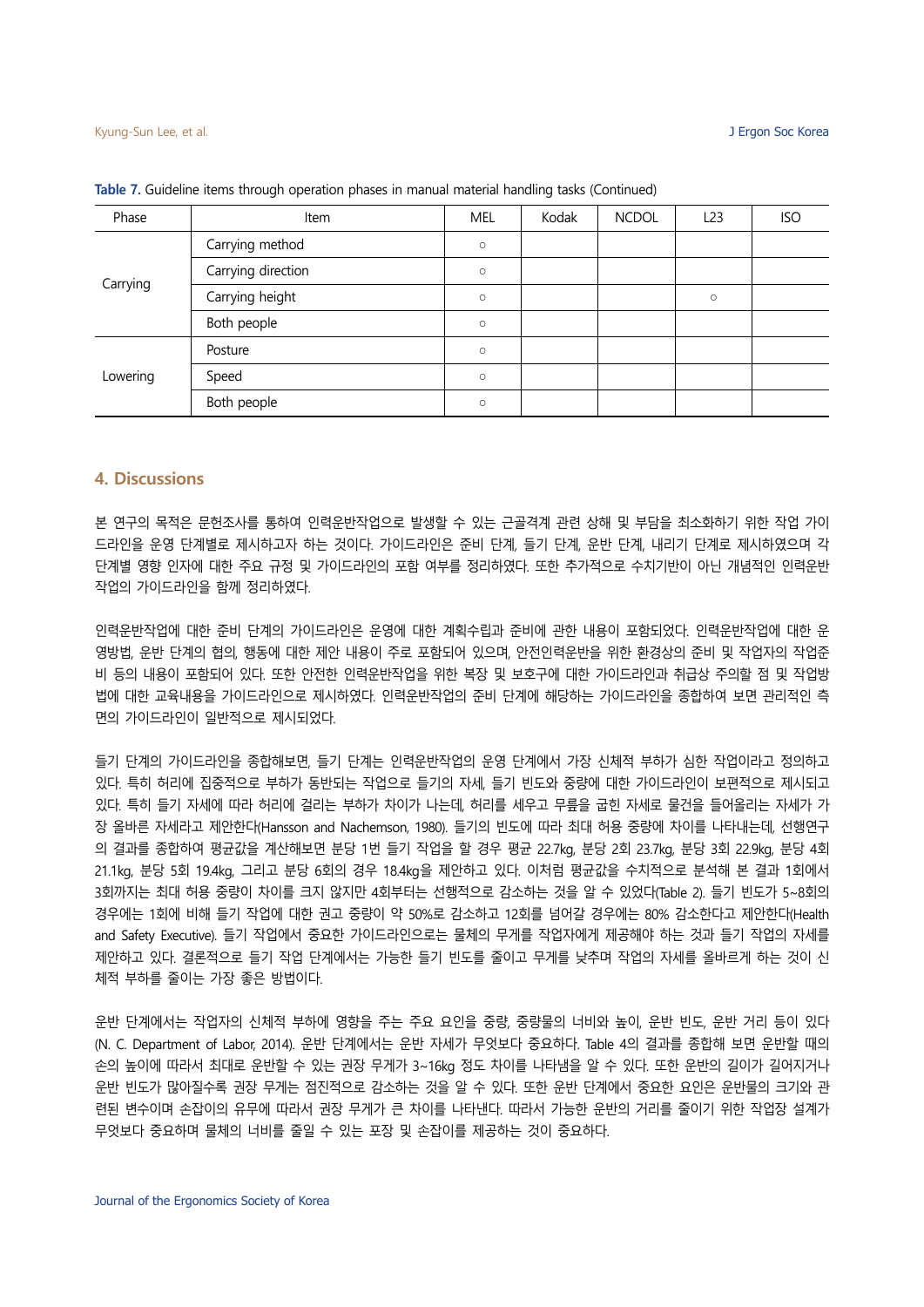내리기 단계는 인력운반작업의 다른 운영 단계에 비하여 가이드라인 제공을 위한 연구가 많지 않다. 이는 대부분의 연구에서 내리기 단계를 들기 단계와 유사하다고 판단하여 들기 단계의 권장 중량, 작업 빈도를 함께 적용하고 있기 때문이다(Kim 2012). Snook and Ciriello (1991)의 연구에서는 거리, 높이, 빈도를 기반으로 최대 내리기 중량을 제시하고 있다. 권장 내리기 중량을 살펴보면 내리는 거리가 짧을수록 권장 무게를 증가하는 것을 알 수 있다. 따라서 내리기 작업에 대한 신체적 부하를 최소화하기 위해서는 내리는 거 리를 최소화 하는 것이 무엇보다 중요하며 또한 가능한 빈도를 최소화 하는 것이 적합하다.

본 연구에서는 Table 7과 같이 인력운반작업의 운영 단계별 선행연구의 가이드라인 항목을 정리하였다. 결과를 종합하여 보면 가이 드라인의 다양한 항목들을 모두 포함하고 있는 선행연구들은 없었으며 정량적인 수치기반의 가이드라인 보다는 정성적인 가이드라 인의 항목이 많이 차지하고 있었다. 가량 자세의 경우에는 각 관절부위에 권고되는 자세 각도 등의 자세한 정보를 다루고 있는 가이 드라인은 찾아보기 힘들다. 특히나 대부분의 연구에서는 운영 단계별 권장 무게를 제안하고 있는데, 이들 자료는 우리나라 작업자의 현실에는 적합하지 않다. 왜냐하면 우리나라 근로자들의 인체측정학 정보는 외국인과는 큰 차이가 존재하기 때문이다. 따라서 이들 권장 가이드라인을 우리나라 근로자에 적용하기에는 다소 무리가 있다고 판단된다.

따라서 추후 연구에서는 한국인을 대상으로 작업 능력을 평가하거나 인체측정학 정보를 활용하여 선행연구의 결과를 수정 및 보완 하여 한국인에 적합한 권장 한계 등의 가이드라인을 제안하는 연구가 수행되어야 할 것이라고 판단된다.

# **Acknowledgements**

This study was supported by Basic Science Research Program through the National Research Foundation of Korea (NRF) funded by the Ministry of Education (No. NRF-2016R1D1A1B03934542).

This study was supported by a grant from the National Research Foundation of Korea (NRF) (NRF-2015R1C1A1A01055231), which is funded by the Korean government (MEST).

# **References**

Aghazadeh, F., "An Evaluation of Two Methods for Assessment of MMH Activities", In: Swezey, R.W. (Ed.) Progress for People. Proceedings of the Human Factors Society 29th Annual Meeting, Baltimore (pp. 1000-1001), Maryland, 1985.

Aghazadeh, F., Dynamic strength models for manual handling of different containers, Journal of Human Ergology, 15(2), 131-138, 1986.

Asfour, S.S., Genaidy, A.M., Khalil, T.M. and Greco, E.C., A Combined Approach for Determination of Lifting Capacity. In: Eberts, R.E. and Eberts, C.G. (Eds.) Trends in Ergonomics/Human Factors II (Amsterdam: North-Holland), pp. 617-623, 1985.

Ayoub, M.B., Selan, J. and Jiang, B., *Manual material handling*, In Handbook of human factors, G. Salvendy (ed), Chapter7.2. New York: Wiley & Sons, 1987.

Bhambhani, Y., Buckley, S. and Maikala, R., Physiological and biomechanical responses during treadmill walking with graded loads, European Journal of Applied Physiology, 76(6), 544-551, 1997.

Boocock, M.G., Monnington, S.C. and Pinder, A.D.J., Balance of risk between weight of load and frequency of lift: A study of the psychophysical and biomechanical parameters of repetitive handling. (Sheffield: Health and Safety Laboratory), HSL Internal Report EWP/98/01, 1998.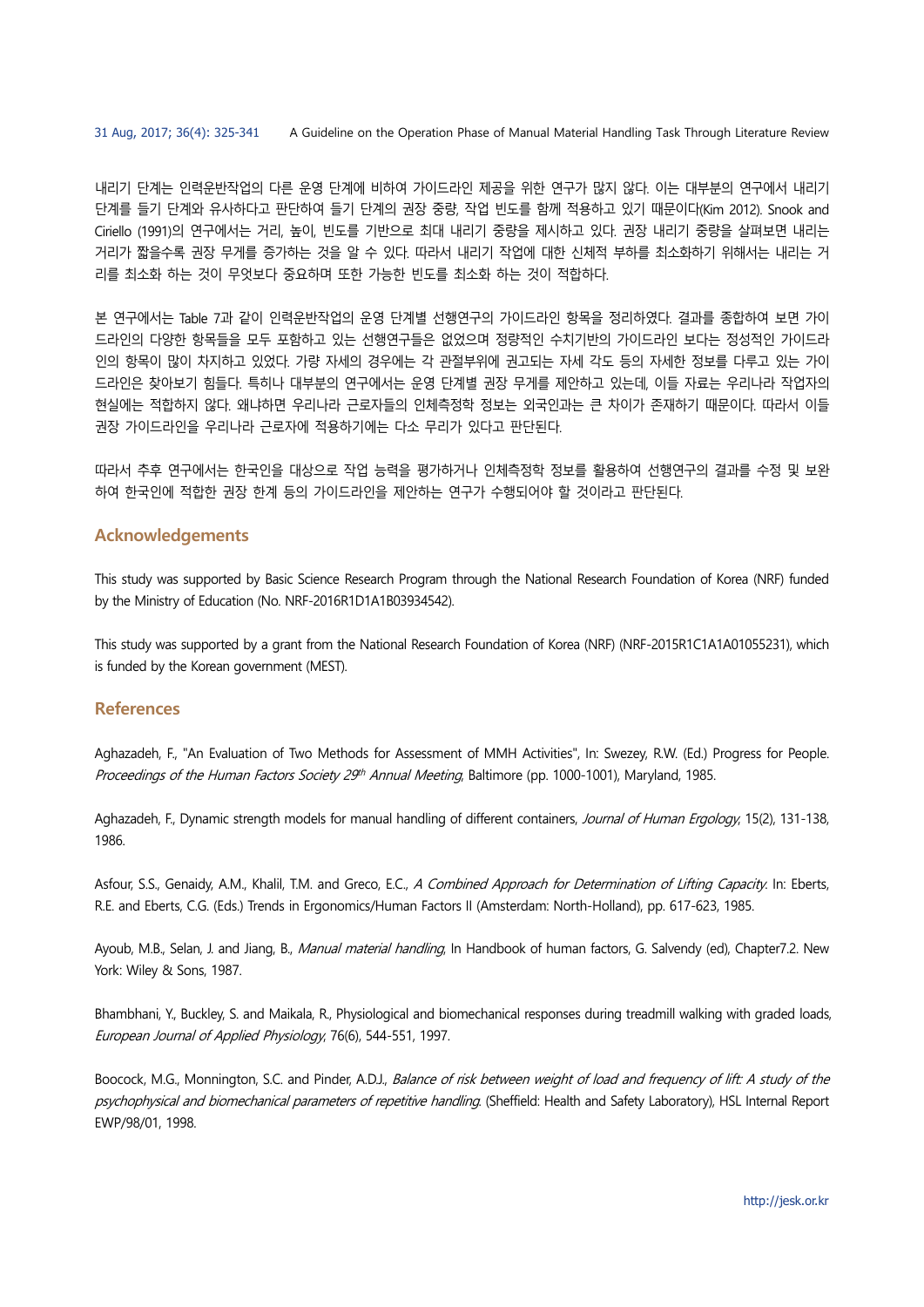Burgess-Limerick, R., Abernethy, B., Neal, R. and Kippers, V., Self-selected manual lifting technique: functional consequences of the interjoint coordination, Human Factors: The Journal of the Human Factors and Ergonomics Society, 37(2), 395-411, 1995.

Chen, Y.L., Optimal lifting techniques adopted by Chinese men when determining their maximum acceptable weight of lift, American Industrial Hygiene Association Journal, 61(5), 642-648, 2000.

Chen, Y.L., Can Chinese MAWL be used for designing manual handling tasks?, American Industrial Hygiene Association Journal, 64(1), 117-120, 2003.

Chen, F., Aghazadeh, F. and Lee, K.S., Prediction of the maximum acceptable weight of symmetrical and asymmetrical lift using direct estimation method, *Ergonomics*, 35(7-8), 755-768, 1992.

Ciriello, V.M., Snook, S.H. and Hughes, G.J., Further studies of psychophysically determined maximum acceptable weights and forces, Human Factors: The Journal of the Human Factors and Ergonomics Society, 35(1), 175-186, 1993.

Danz, M.E. and Ayoub, M.M., Investigation of Forces at the Low Back Modeled with Input of Measured Hand Forces during the Pull Phase of a Lifting Task. In: Karwowski, W. and Yates, J.W. (Eds.) Advances in Industrial Ergonomics and Safety III (London: Taylor and Francis), pp. 279-283, 1991.

Danz, M.E. and Ayoub, M.M., The effects of speed, frequency, and load on measured hand forces for a floor to knuckle lifting task, Ergonomics, 35(7-8), 833-843, 1992.

Eastman Kodak Company, Ergonomic Design for People at Work. 2nd Edition, Van Nostrand Reinhold Company, 2004.

Garg, A., Lifting and back injuries: a review of the causes of this industrial health problem, and the major methods used to combat it, Plant Engineering, 37, 67-71, 1983.

Garg, A. and Banaag, J., Maximum acceptable weights, heart rates and RPEs for one hour's repetitive asymmetric lifting, *Ergonomics*, 31(1), 77-96, 1988.

Garg, A. and Saxena, U., Effects of lifting frequency and technique on physical fatigue with special reference to psychophysical methodology and metabolic rate, American Industrial Hygiene Association Journal, 40(10), 894-903, 1979.

Hansson, T., Roos, B. and Nachemson, A., The bone mineral content and ultimate compressive strength of lumbar vertebrae, Spine, 5(1), 46-55, 1980.

Health and Safety Executive, Manual handling; Manual handling operations regulations (L23, Fourth edition), 2016.

Herrin, G., Jaraidi, M. and Anderson, C., Prediction of overexertion injuries using biomechanical and psychophysical model, American Industrial Hygiene Association, 47(6), 322-330, 1986.

ISO Standard 11228-1, Ergonomics-Manual handling-Part 1: Lifting and carrying, 2003.

Jackson, A., Borg, G., Zhang, J., Laughery, K. and Chen, J., Role of physical work capacity and load weight in psychophysical lift ratings, International Journal of Industrial Ergonomics, 20(3), 181-190, 1997.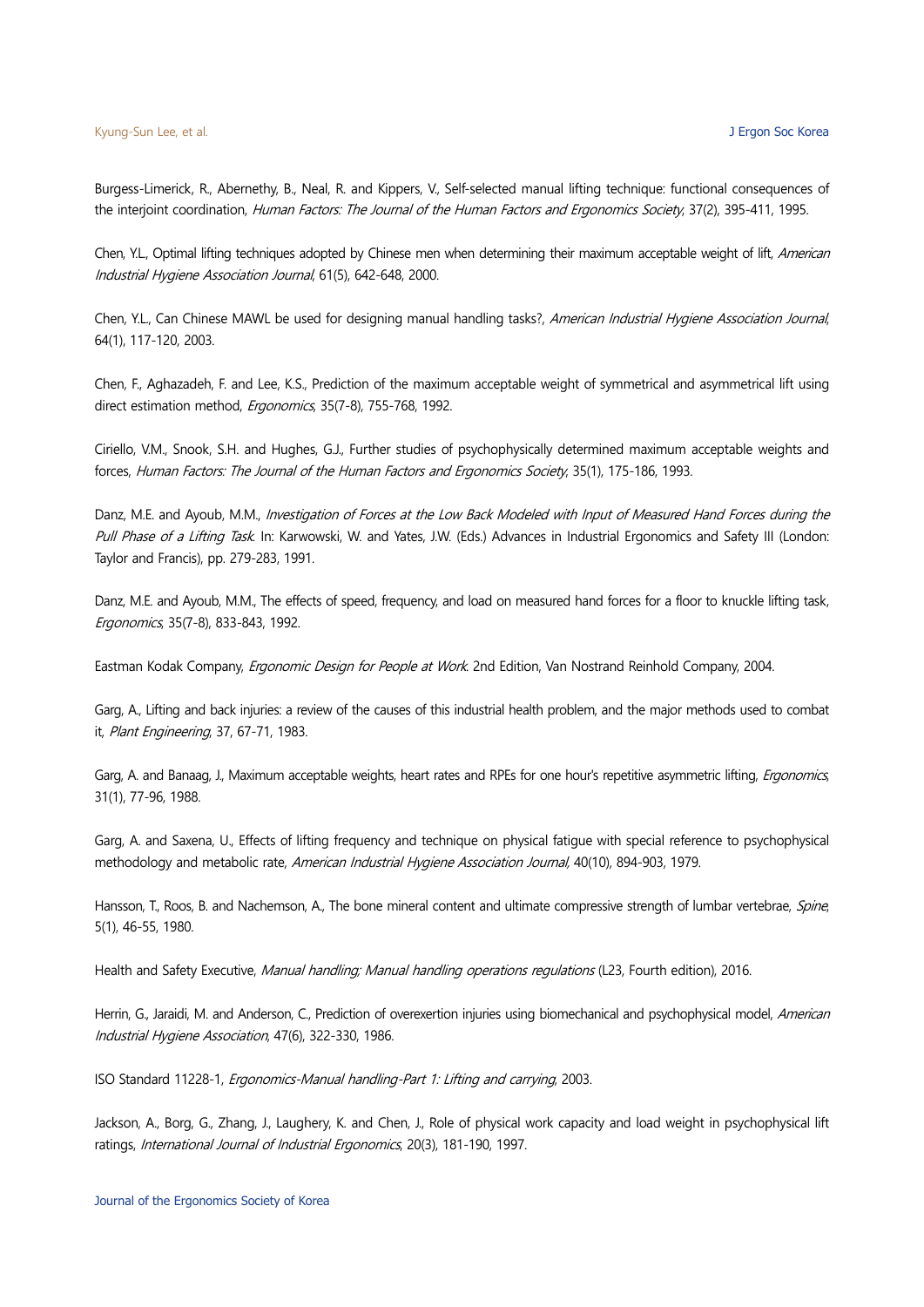Kim, H.G., Physiological viewpoint of the recommended safe weights of load for manual materials handling tasks, Journal of the Ergonomics Society of Korea, 16(3), 23-36, 1997.

Kim, H.G., Comparison of lifting and lowering activity based on biomechanical, physiological, psychophysical criteria, Journal of the Ergonomics Society of Korea, 29(1), 145-153, 2010.

Konz, S. and Johnson, S., Work design: occupational ergonomics, seventh edition, Holcomb Hathaway, 2008.

Liberty Mutual Insurance, Workplace safety index of leading occupational injuries, 2004.

Liberty Mutual Insurance, Manual materials handling quidelines, 2012.

Lee, Y.H. and Chen, Y.L., An isoinertial predictor for maximal acceptable lifting weights of Chinese male subjects, American Industrial Hygiene Association, 57(5), 456-463, 1996(a).

Lee, Y.H. and Chen, Y.L., An isometric predictor for maximum acceptable weight of lift for Chinese men. Human Factors: The Journal of the Human Factors and Ergonomics Society, 38(4), 646-653, 1996(b).

Lee, Y.H., Wu, S.P. and Hsu, S.-H., The Psychophysical Lifting Capacities of Chinese Subjects. Ergonomics, 38, (4), 671-683, 1995.

Lee, K. and Lee, J., A study of efficiency of two-man lifting work, International Journal of Industrial Ergonomics, 28(3-4), 197-202, 2001.

Liles, D., The application of the job severity index to job design for the control of manual materials-handling injury, *Ergonomic*, 29(1), 65-76, 1986.

Mack, K., Haslegrave, C.M. and Gray M.I., Usability of manual handling aids for transporting materials, Applied Ergonomics, 26(5), 353-364, 1995.

Mital, A., Maximum weights of asymmetrical loads acceptable to industrial workers for symmetrical manual lifting, American Industrial Hygiene Association, 48(6), 539-544, 1987.

Mital, A. and Manivasagan, I., Maximal acceptable weight of lift as a function of material density, center of gravity location, hand preference and frequency. Human Factors: The Journal of the Human Factors and Ergonomics Society, 25(1), 33-42, 1983.

Mital, A. and Fard, H.F., Psychophysical and physiological responses to lifting symmetrical and asymmetrical loads symmetrically and asymmetrically. *Ergonomics*, 29(10), 1263-1272, 1986.

Mital, A. and Wang, L.W., Effects on Load Handling of Restricted and Unrestricted Shelf Opening Clearances. *Ergonomics*, 32(1), 39-49, 1989.

Mital, A. and Kumar, G.M., Cardiac rehabilitation (CR): Use of manual materials handling. International Journal of Industrial Ergonomics, 20(2), 93-99, 1997.

Ministry of Employment and Labor, Industrial accidents statistics, 2016.